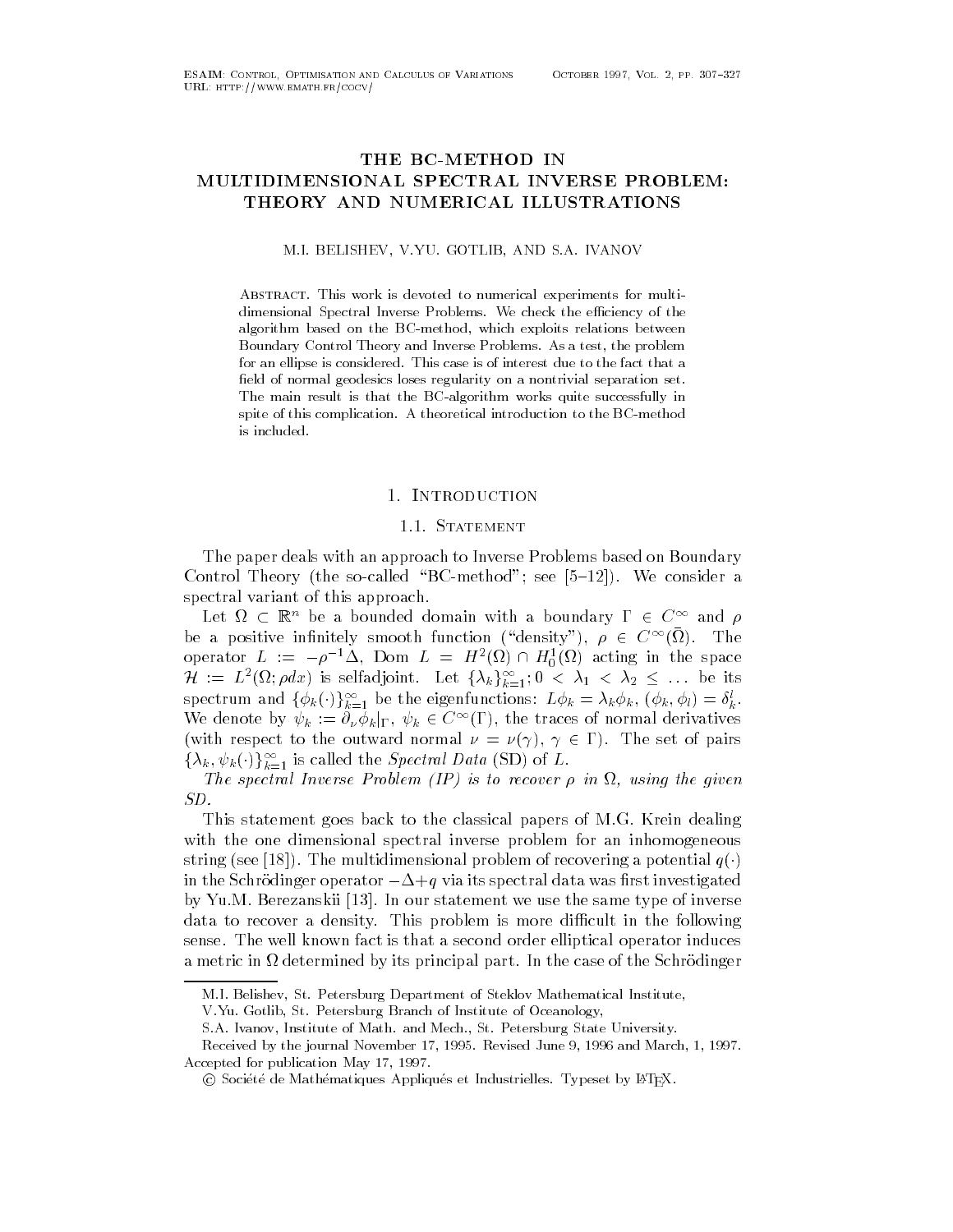operator this metric is known (Euclidean), whereas in our case the metric itself has to be found- In other words we have to recover a main part of the operator in contrast to a recovering the lowest order term-

An important feature distinguishing 1-dim from multidimensional Inverse Problems is that the first are well-posed whereas multidimensional Inverse  $\blacksquare$  is the framework of the framework of the framework of the  $\blacksquare$ method this fact shows up in a different character of controllability of corresponding dim and multidimensional dynamical systems- Namely the 1-dim systems are exactly controllable whereas the multidimensional systems are only approximately controllable-

### - - Contents and Results and Results and Results and Results and Results and Results and Results and Results and Results and Results and Results and Results and Results and Results and Results and Results and Results and R

 $\mathcal{A}$  and  $\mathcal{A}$  and  $\mathcal{A}$  are shown in  $\mathcal{A}$  and  $\mathcal{A}$  are shown in the SD-case of SD-case of SD-case of SD-case of SD-case of SD-case of SD-case of SD-case of SD-case of SD-case of SD-case of SD-case of SD over a constructive proposed-by proposed-by proposed-by-covering - was proposedwas realized numerically interesting in the control of the control of the control of the control of the control of the control of the control of the control of the control of the control of the control of the control of th other numerical results concerning recovery through the Spectral Data in the multidimensional case in the literature-

Here we continue the numerical testing of the BCmethod- By way of a test the spectral Inverse Problem for an ellipse is considered- In contrast to the case of a circle  $[12]$ , an ellipse possesses an essentially richer geometry for the eld of geodesics starting from a boundary in the normal direction- The field loses regularity on a nontrivial separation set ("cut locus"), on which focusing extension are present-width are present-width and  $\alpha$  this lack of  $\alpha$  regularity  $\alpha$ does not in principle hinder the use of the BCmethod- To conrm this fact by direct numerical tests is a main goal of this work-

In the rst part of the paper - - an outline of the BCmethod is set forth-

A density is recovered by means of the so-called Amplitude Formula  $(AF)$ , which is a main tool of the method-d-method-d-method-d-method-d-method-d-method-d-method-d-method-d-method-d-methodorigin- It is connected with the dynamical system

$$
\begin{cases}\n\rho \partial_t^2 u - \Delta u = 0, & \text{in } \Omega \times (0, \xi), \\
u|_{t=0} = \partial_t u|_{t=0} = 0, \\
u|_{\Gamma \times [0, \xi]} = f,\n\end{cases}
$$

with Dirichlet boundary control  $f$ .

The solution  $u = u^f(x, t)$  of the problem describes a wave generated in  $\Omega$ by a boundary source- The basis of the AF is a kind of geometrical optics relation describing the propagation of breaks of wave fields  $u^j$  .

The AF allows us to recover the waves  $u<sup>j</sup>$  in  $\Omega$  via inverse data, the waves being expressed in terms of natural coordinates related to the -metric- To introduce them we give the geometrical preliminaries in sections - --The key objects here are the eikonal, semigeodesical coordinates, and a pattern-

A dynamical variant of the AF is derived in - - - The derivation is based on the property of controllability of the dynamical system-

In - - we reformulate the AF in terms of spectral data which gives a way to recover the recovery procedure is described in - the recovery procedure is described in - the recover forms the basis of the algorithm which is used for the numerical testsesance cocopy a cocomet a cocy comet against the coc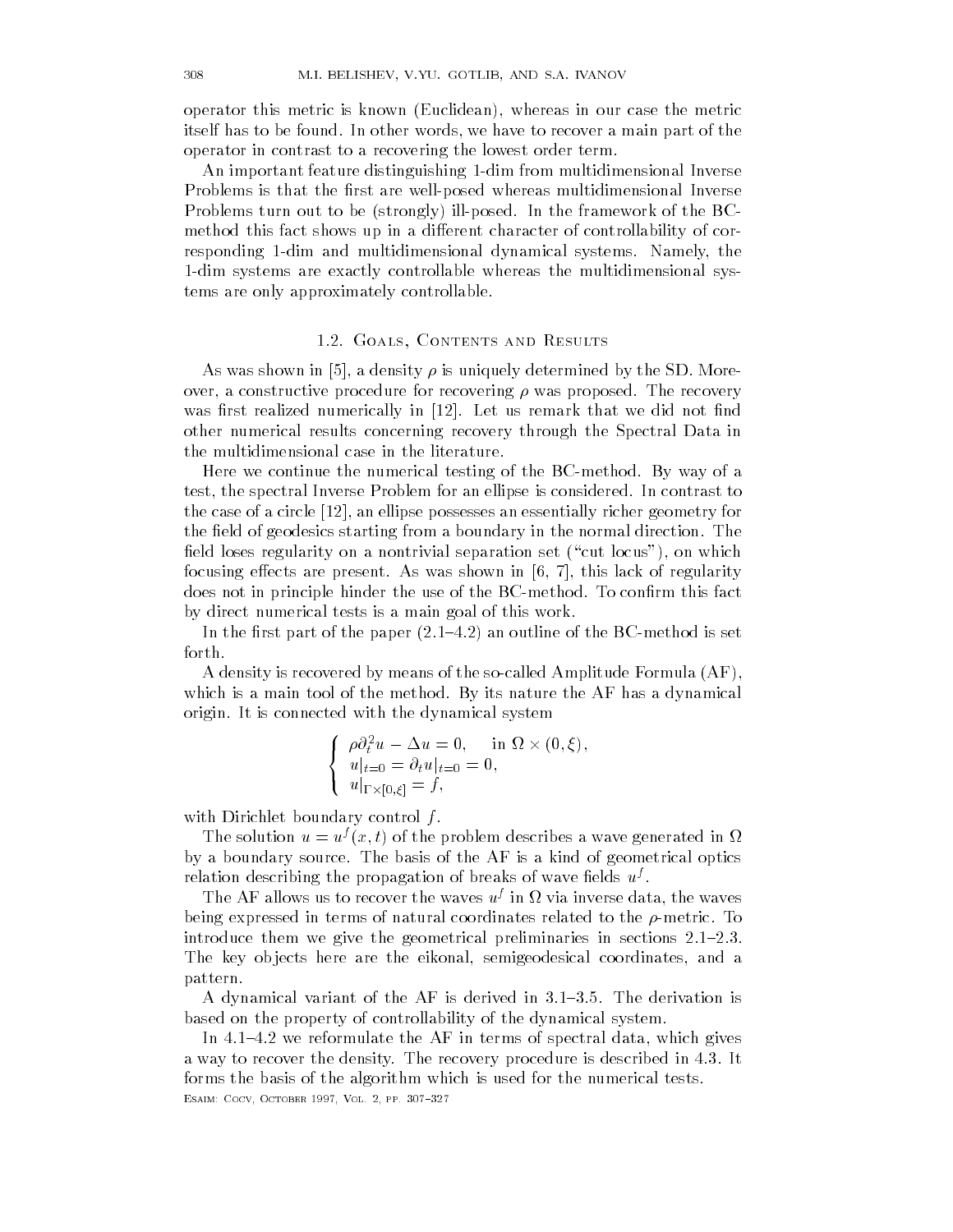In sections  $\mathbf{I}$  sections a somewhat simpler variant of the algorithm simpler variant of the algorithm simpler variant of the algorithm simpler variant of the algorithm simpler variant of the algorithm simpler variant rithm for recovering a density, based on a conjecture related to the inversion of geometrical optics formulas- The conjecture looks natural from the phys ical point of view, but has not been fully justified up to this moment.

The BCmethod was restricted in the BCmethod was restricted in the proposed in the BCM proposed in the BCM problem approaches to the BCM problem approaches to the BCM problem approaches to the BCM problem approaches to the  $\blacksquare$  - and - and - and - and - and - and - and - and - and - and - and - and - and - and - and - and - and - and - and - and - and - and - and - and - and - and - and - and - and - and - and - and - and - and - and - an

The last part - - is devoted to numerical testing- The experiment consists of three steps- At rst the SD for the ellipse are calculated in terms of Mathieu functions-weight  $\mathcal{M}$  are used to recover the eld of rays in the eld of rays in the eld of rays in the ellipse: in the second step a global characteristic (pattern) is recovered, and in the third step the equidistant curves of a boundary are calculated. Results of recovery are demonstrated and discussed-

As a conclusion drawn from the results of the tests, we could say that the BC-method works satisfactorily even in the case of a nonregular field of geodesics- This is a reason to hope for its usefulness in applications-

# 2. GEOMETRY

This part of the paper concerns some geometrical preliminaries- In sec tions - we introduce the basic ob jects used in the IP for any smooth in the IP for any smooth in the IP for a compact Riemannian manifold with boundary- These ob jects are semi  $\begin{array}{ccc} \bullet & \bullet & \bullet & \bullet & \bullet \end{array}$ 2.3 deals with the particular case of a conformally flat metric  $\rho |dx|^2$  determined by a density- We consider the relations between the s-g-c- -metric and the Cartesian coordinates- These relations are applied to solve the IP we demonstrate a way to recover the images of the images of the images of the images of the images of the images of the images of the images of the images of the images of the images of the images of the images of the ima Cartesian coordinate functions-

## -- Semigeodesical coordinates sgc

Let  $\Omega$  be a compact  $C^{\infty}$  Riemannian manifold with boundary  $\Gamma;$  dim  $\Omega = n \geq 2.$ 

The function

$$
\tau(x) := \text{dist}(x, \Gamma), \quad x \in \Omega,
$$

is said to be an eikonal and we set  $T_* := \max_\Omega \tau(\cdot)$ . Eikonal level sets  $\Gamma^\xi :=$  $\{x \in \Omega \mid \tau(x) = \xi\}, 0 \leq \xi \leq T_*,$  are called *equidistant surfaces* of a boundary  $\Gamma$ . The corresponding family of subdomains  $\Omega^{\xi} := \{x \in \Omega \mid \tau(x) < \xi\}$  is expanding with respect to  $\xi$ .

Let  $l_{\gamma}$  be a geodesic starting from a point  $\gamma \in \Gamma$  in the normal direction and let  $l_{\gamma}[0,s]$  be its segment of length  $s\geq 0$ . The second endpoint of the segment is denoted by  $x(\gamma, s) \in l_\gamma$ ; for  $s = 0$  we set  $x(\gamma, 0) := \gamma$ 

A critical length  $s = s_*(\gamma)$  is defined by conditions

$$
(i) \ \tau \ (x(\gamma, s)) = s \text{ for any } 0 \le s \le s_*(\gamma);
$$
  

$$
(ii) \ \tau \ (x(\gamma, s)) < s \text{ for } s > s_*(\gamma).
$$

So, if  $s \leq s_*(\gamma)$ , then the segment  $l_{\gamma}[0,s]$  is the shortest geodesic connecting  $x(\gamma, s)$  with  $\Gamma$ , whereas for  $s > s_*(\gamma)$  this segment does not minimize a distance between the point and the boundary  $\bf{r}$ . The point  $x = x_{\{1\}} \cdot x_{\{1\}}$ is said to be a separation point on a separation point on l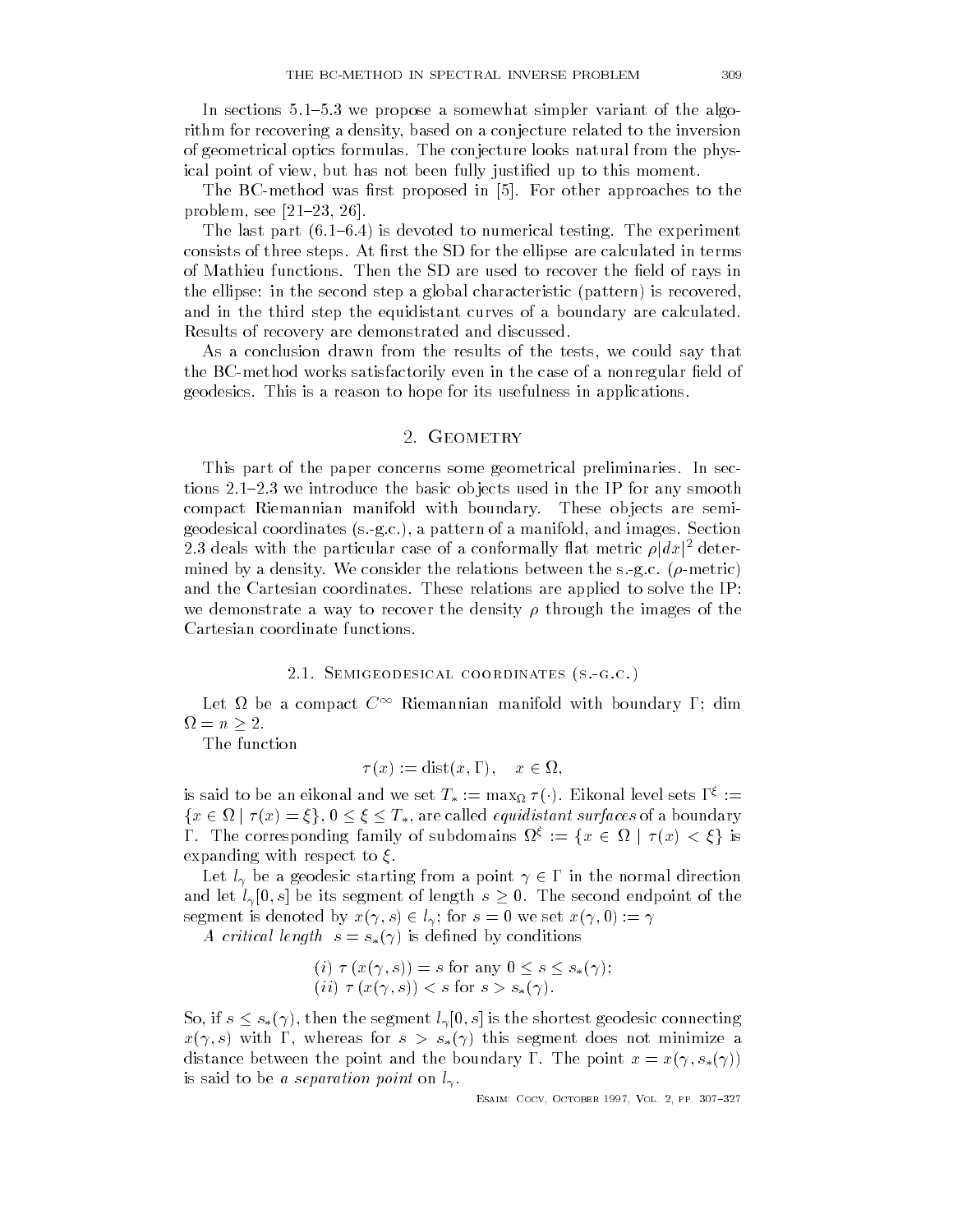$$
\omega:=\bigcup_{\gamma\in\Gamma}x(\gamma,s_*(\gamma))
$$

is called a separation set - cut locus of the manifold  $\mu$  - cut locus of the manifold  $\mu$ boundary is a close to the control of the control of zero volume  $\mathcal{S}$  and  $\mathcal{S}$  are control of zero volume  $\mathcal{S}$  and  $\mathcal{S}$  are control of  $\mathcal{S}$  and  $\mathcal{S}$  are control of  $\mathcal{S}$  and  $\mathcal{S}$  are control

$$
\omega = \bar{\omega}; \quad \text{vol } \omega = 0. \tag{2.1}
$$

Every point of  $\Omega$  can be joined with  $\Gamma$  by the shortest normal geodesics. For any  $x \in \Omega$  we define *a geodesic projection* pr x as follows pr  $x := \{ \gamma \in \Omega \}$  $\Gamma$  dist $(\gamma, x) = \text{dist}(\Gamma, x) = \tau(x)$ . Thus, pr x is the subset of  $\Gamma$ , which consists of the endpoints of shortest geodesics connecting  $x$  with the boundary. If  $x \in \Omega \backslash \omega$ , then its projection contains a unique point  $\gamma(x)$ . The pair  $(\gamma(x), \tau(x))$  is called the semigeodesical coordinates of a point  $x \in \Omega \backslash \omega$ . Due to property - the s-g-c- may be used on in the large i-e- almost everywhere  $[15]$ .

 $\mathbf{u}$  and volume elements in s-model and volume elements in s-model and volume  $\mathbf{u}$ 

$$
ds^2 = d\tau^2 + g_{\mu\nu}(\gamma,\tau)\ d\gamma^\mu d\gamma^\nu;
$$

$$
d\Omega = \sqrt{\det g_{\mu\nu}} \, d\gamma^1 d\gamma^2 \dots d\gamma^{n-1} d\tau = \beta(\gamma, \tau) d\Gamma d\tau, \tag{2.2}
$$

where  $\gamma^{\scriptscriptstyle +}, \gamma^{\scriptscriptstyle +}, \ldots, \gamma^{\scriptscriptstyle n-1}$  are local coordinates on 1,

$$
\beta(\gamma,\tau) = \sqrt{\frac{\det g_{\mu\nu}(\gamma,t)}{\det g_{\mu\nu}(\gamma,0)}}; \text{ and } d\Gamma = \sqrt{\det g_{\mu\nu}(\gamma,0)} d\gamma^1 \dots d\gamma^{n-1}
$$

is the canonical measure of a boundary;  $\beta(\gamma, \tau) > 0$ ,  $\beta(\gamma, 0) \equiv 1$  for  $\gamma \in \Gamma$ . Let us remark that the function  $\beta$  and surface element  $d\Gamma$  do not depend on the local coordinates-

Semigeodesical coordinates induce a canonical correspondence between  $\Omega$ and a subset of the cylinder  $\Gamma\times [0,T_*]$ . Let us define the map  $i\,:\,x\mapsto 0$  $(\gamma(x), \tau(x))$  from  $\Omega \setminus \omega$  into the cylinder. The set of values of s.-g.c.

$$
\Theta:=i(\bar{\Omega}\backslash\omega)\subset\Gamma\times[0,T_*]
$$

is said to be a pattern of the manifold  $\Omega$ .

To describe the structure of a pattern it is convenient to introduce a special partition of the boundary. For any fixed  $\xi \in [0, T_*]$  the representation

$$
\Gamma = \sigma_+^{\xi} \cup \sigma_{\omega}^{\xi} \cup \sigma_-^{\xi},\tag{2.3}
$$

where  $\sigma^{\xi}_{+} := \text{pr } (\Gamma^{\xi} \setminus \omega), \sigma^{\xi}_{\omega} := \text{pr } (\Gamma^{\xi} \cap \omega), \sigma^{\xi}_{-} := \Gamma \setminus (\sigma^{\xi}_{+} \cup \sigma^{\xi}_{\omega})$  is valid. The sets "s in - following properties which can be derived from the following properties which can be derived from

(*i*) For any positive  $\xi < T_\omega := \text{dist}(\omega, \Gamma)$  one has  $\Gamma^{\xi} \cap \omega = \emptyset$  what implies  $\sigma_+^{\xi} = \Gamma, \, \sigma_{\omega}^{\xi} = \sigma_{-}^{\xi} = \emptyset;$ 

(*ii*) for  $\xi \geq T_{\omega}$  the sets  $\Gamma^{\xi} \backslash \omega$  are smooth (possibly, not connected )  $(n-1)$ dimensional submanifolds in  $\Omega$ . Thus, the regularity of  $\Gamma$  -may be broken  $$ on a cut locus only. The map pr determines a diffeomorphism  $\Gamma^\xi \backslash \omega$  on  $\sigma_+^\xi;$ esance cocopy a cocomet a cocy comet against the coc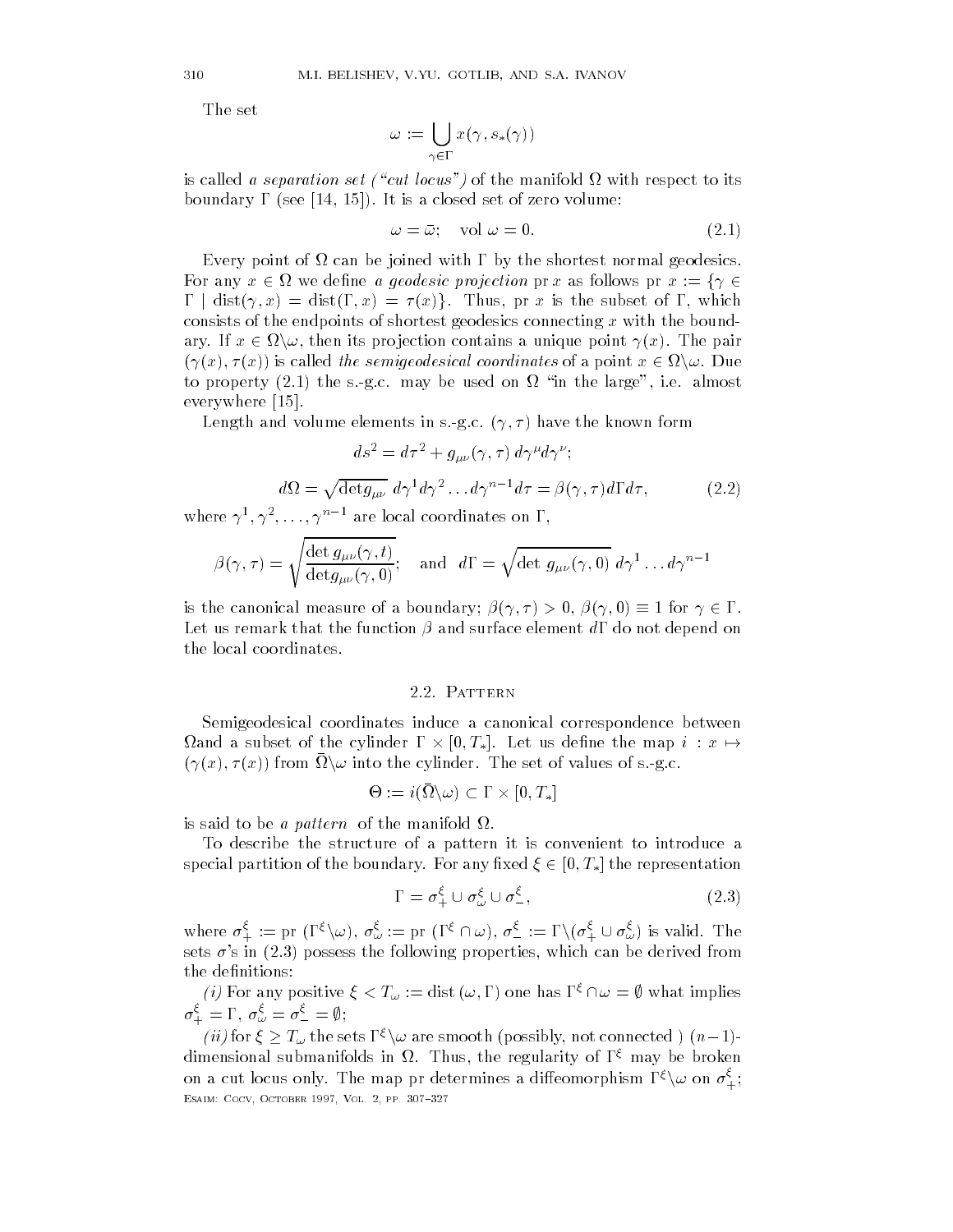ii the sets  $\mathbf{v}$  is a may be characterized in terms of continuous continuous continuous continuous continuous continuous continuous continuous continuous continuous continuous continuous continuous continuous continuo  $s_*(\cdot)$ :

$$
\sigma_{+}^{\xi} = \{ \gamma \in \Gamma \mid s_{*}(\gamma) > \xi \},
$$
  
\n
$$
\sigma_{\omega}^{\xi} = \{ \gamma \in \Gamma \mid s_{*}(\gamma) = \xi \},
$$
  
\n
$$
\sigma_{-}^{\xi} = \{ \gamma \in \Gamma \mid s_{*}(\gamma) < \xi \}.
$$

The sets  $\sigma^*_\pm$  are open in 1;  $\sigma^*_\omega$  is a closed set. Note that the family  $\sigma^*_+$  is a decreasing family and that  $\sigma_-^{\varsigma}$  is an increasing one: for any  $\xi'<\xi''$  one has  $\sigma_+^{\varsigma} \supset \sigma_+^{\varsigma}$  ,  $\epsilon$ + , - - $\frac{\varsigma}{\Box} \subset \sigma \frac{\varsigma}{\Box}$ ;

*(iv)* denoting  $\Omega_{\perp}^{\varsigma} := \Omega \backslash \Omega^{\varsigma}$ , one has the relation

$$
dist(\sigma^{\xi}_{-}, \Omega^{\xi}_{\perp}) > \xi \tag{2.4}
$$

 $\lim_{\alpha \to \infty}$  or use for every  $\zeta$  button  $\lim_{\alpha \to \infty}$   $\frac{1}{\alpha}$   $\leq$   $\zeta$   $\leq$   $\frac{1}{\alpha}$ ,

(v) the "upper" border  $\theta$  of a pattern,  $\theta := \{(\gamma, \tau) | \gamma \in \Gamma, \tau = s_*(\gamma)\}\$ has zero measure in  $\Gamma \times [0, T_*]$ :

$$
\text{mes }_{d\Gamma d\tau}\theta = 0. \tag{2.5}
$$

The obvious relations

s relations  
\n
$$
\Omega \backslash \omega = \bigcup_{0 \le \xi < T_*} (\Gamma^{\xi} \backslash \omega), \quad i(\Gamma^{\xi} \backslash \omega) = \sigma_+^{\xi} \times {\tau = \xi}
$$

lead to useful representations

$$
\Theta = \bigcup_{0 \le \xi < T_*} \sigma_+^{\xi} \times \{\tau = \xi\}; \quad \theta = \bigcup_{0 \le \xi \le T_*} \sigma_\omega^{\xi} \times \{\tau = \xi\}; \tag{2.6}
$$

describing a horizontal bundle of a pattern and its border- The comple ment  $\Theta^c := (\Gamma \times [0, T_*) \setminus (\Theta \cup \theta)$  may be represented in the form<br>  $\Theta^c = \bigcup \sigma_{\tau}^{\xi} \times \{\tau = \xi\}.$  (2.7)

$$
\Theta^c = \bigcup_{0 \le \xi \le T_*} \sigma_-^{\xi} \times \{\tau = \xi\}.
$$
 (2.7)

The ob jects introduced above are illustrated on Fig- -

### -metric Images in the contract of the contract of the contract of the contract of the contract of the contract of the contract of the contract of the contract of the contract of the contract of the contract of the contract

Let us return to the case under consideration see -- A density determines the conformally flat metric

$$
ds^2 = \rho |dx|^2,
$$

which turns  $\Omega \subset \mathbb{R}^n$  into a Riemannian manifold with boundary  $\Gamma = \partial \Omega$  and intrinsic distance denoted by dist - A peculiarity of this situation is that there exists a global coordinates a global coordinates chart on  $\mathbb{R}^n$  $x^2$ ,...,  $x^{\alpha}$ . So, we have two coordinate systems on  $\Omega$ : there are the s-g.c.

Considering the eikonal  $\tau = \tau(x)$ ,  $x = \{x^1, ..., x^n\}$  as a function of the Cartesian coordinates, one has the well known equality

$$
|\nabla_x \tau|^2 = \rho, \quad \text{in } \Omega \backslash \omega. \tag{2.8}
$$

 $\mathbf{N}$ useful for the IP.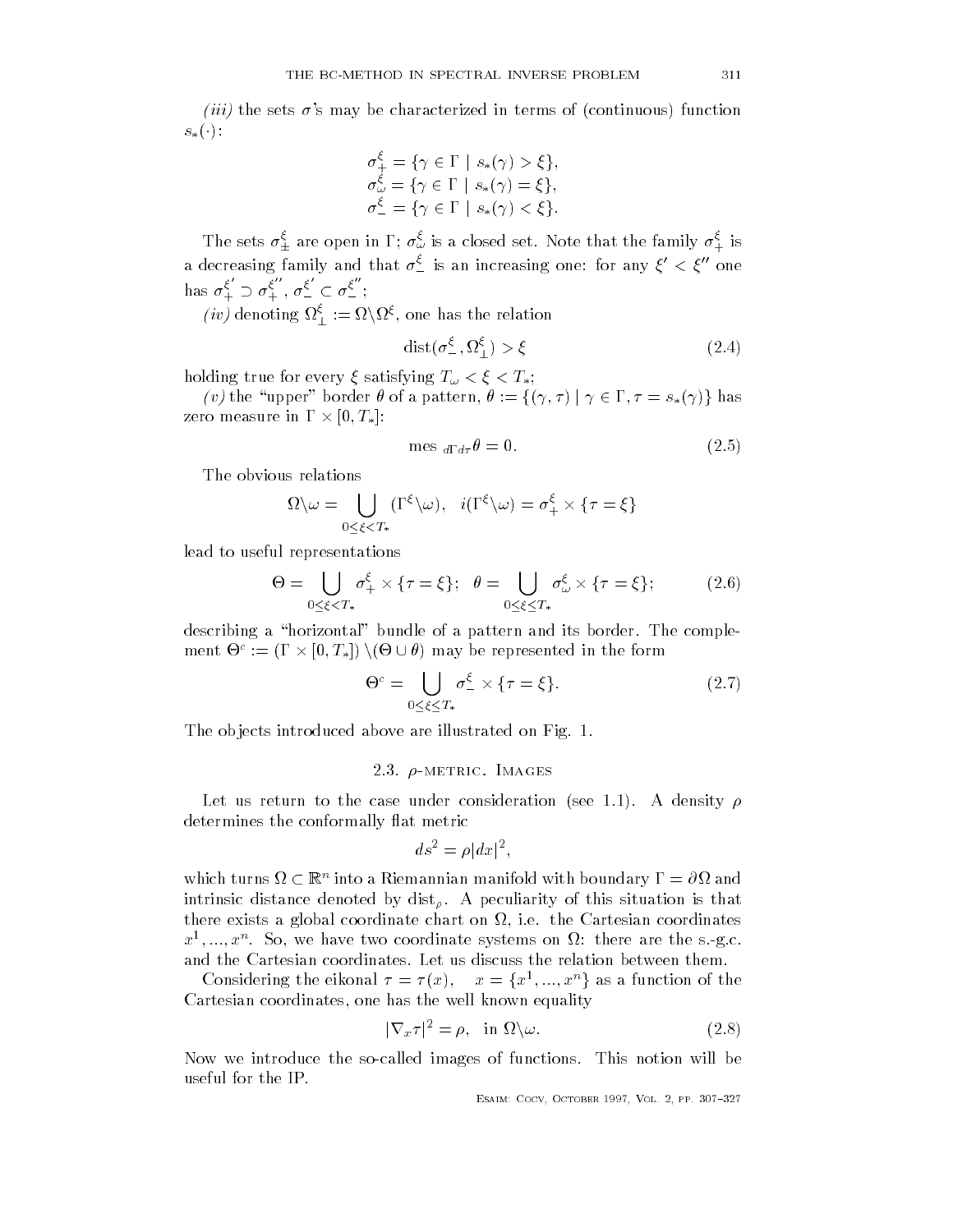

FIGURE 1. Geometrical objects of a Riemanian manifold.

The map  $i : x(\gamma, \tau) \mapsto$  $(\gamma, \tau)$  (see sec. 2.2) is bijective from  $\Omega \setminus \omega$  to  $\Theta$ ;  $x(\gamma,\tau)=i^{-1}((\gamma,\tau)).$  For any function  $y(\cdot)$  given on  $\Omega$  we define the function

$$
\widetilde{y} = \widetilde{y}(\gamma, \tau) := \begin{cases} \kappa(\gamma, \tau) \beta^{1/2}(\gamma, \tau) y(x(\gamma, \tau)) & (\gamma, \tau) \in \Theta \\ 0 & (\gamma, \tau) \in \Theta^c, \end{cases}
$$

where

$$
\kappa(\gamma,\tau) := \left[\rho(x(\gamma,\tau))/\rho(x(\gamma,0))\right]^{1/2-n/4}.
$$

The function  $\mathcal{A}$  is said to be image is not denote be image of  $\mathcal{A}$ boundary of a pattern but in view of - turns to be dened almost in view of - turns to be dened almost almost everywhere on  $\Gamma \times [0, T_*].$ 

 $\mathbf{I}$  be Cartesian coordinate functions functions functions functions functions functions functions functions functions functions functions functions functions functions functions functions functions functions function

$$
\pi_j(x) = x^j \quad \text{in } \Omega, \quad j = 1, \dots, n;
$$

 $\widetilde{\pi}_i$  be their images on  $\Gamma\times [0,T_*]$ . Introduce also the function  $\mathbf{1}=\mathbf{1}(x)\equiv 1,$  $x \in \Omega$  and its image 1.

Let us explain in advance the roles of  $\pi_i$ , 1 in the IP. Suppose, that we can find  $\pi_j$ , 1 from the inverse data. Then one can recover the density  $\rho$  by the following scheme.

 $(i)$ . The image 1 determines the pattern:

$$
\Theta = \operatorname{supp} \mathbf{1} \subset \Gamma \times [0,T_*].
$$

-ii- The obvious relation

$$
\frac{\widetilde{\pi}_j(\gamma,\tau)}{\widetilde{\mathbf{1}}(\gamma,\tau)} = \pi_j(x(\gamma,\tau)) = x^j(\gamma,\tau), \quad (\gamma,\tau) \in \Theta
$$

esance cocopy a cocomet a cocy comet against the coc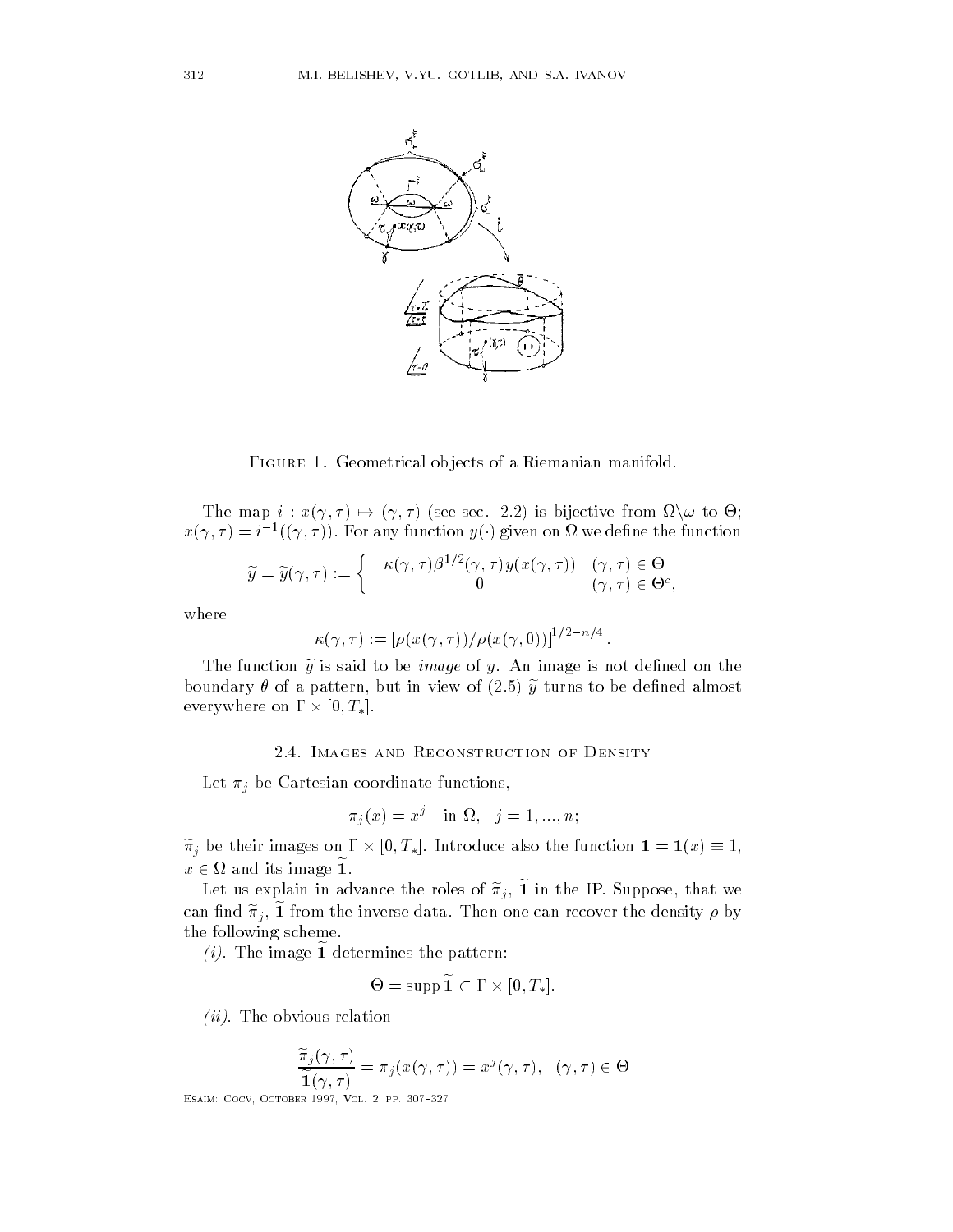permits us to recover the map  $i^{-1}:\Theta\mapsto\Omega$ ap  $i^{-1}: \Theta \mapsto \Omega/\omega$  by the correspondence<br>  $\widetilde{\pi}_1(\gamma, \tau) = \widetilde{\pi}_n(\gamma, \tau)$ .

$$
(\gamma, \tau) \mapsto \{\frac{\widetilde{\pi}_1(\gamma, \tau)}{\widetilde{1}(\gamma, \tau)}, ..., \frac{\widetilde{\pi}_n(\gamma, \tau)}{\widetilde{1}(\gamma, \tau)}\},\
$$

which determines the relations between s-g-c- and Cartesian coordinates-

*(iii)*. The level surfaces  $I \ge 0$  the eikonal can be reconstructed by this map:

$$
i^{-1}: \{(\gamma,\tau) \in \Theta | \tau = \xi\} \mapsto \Gamma^{\xi} \setminus \omega, \ \ \xi \in (0,T_*).
$$

The family  $\{\Gamma^{\xi}\}\$ obviously determines the eikonal  $\tau(\cdot)$  in  $\Omega/\omega$ .

ives the density of a stronger in the density of  $\mathbf{I}$ recovered on  $\omega$  by continuity.

### - Dynamics

In this part of the paper we prepare a main tool of the procedure which solves the IP- It is the socalled Amplitude Formula which connects the geometrical ob jects introduced above with a dynamical system determined by the density- It expresses the images of functions via the discontinuities of waves propagating in the system-basic fact used to derive the Amplitude to derive the Amplitude to derive the A Formula is controllability of the dynamical system-

### 3.1. DYNAMICAL SYSTEM WITH BOUNDARY CONTROL

Let us consider the initial boundary-value problem

$$
\rho \partial_t^2 u - \Delta u = 0, \quad (x, t) \in \Omega \times (0, \xi), \tag{3.1}
$$

$$
u|_{t=0} = \partial_t u|_{t=0} = 0,
$$
\n(3.2)

$$
u|_{\Gamma \times [0,\xi]} = f,\tag{3.3}
$$

with a "control"  $f = f(\gamma, t)$  of class  $\mathcal{F}^{\xi} := L^2(\Gamma \times [0, \xi]; d\gamma d\tau)$  where  $d\gamma$  is the Lebesgue measure on  $1$  . Its (generalized) solution (wave )  $u = u'(x, t)$ has the following known properties:

(*i*) the map  $f \mapsto u^f$  acts continuously from  $\mathcal{F}^{\xi}$  into  $C([0,\xi];\mathcal{H})$ , where  $\mathcal{H} := L^2(\Omega; \rho dx)$  (see [19]);

*(u)* (innite velocity of wave propagation) for any f one has  $u^j(x,t) = 0$ for the contract of the contract of the contract of the contract of the contract of the contract of the contract of the contract of the contract of the contract of the contract of the contract of the contract of the contra

$$
\text{supp } u^f(\,\cdot\,,\xi) \subset \bar{\Omega}^{\xi}.\tag{3.4}
$$

I mus,  $w_1$  is a subdomain of  $\overline{u}$  miled by waves up to a linal moment  $\iota = \xi$ .

By virtue of *(i)*, *(ii)* the operator  $W^{\xi}$  :  $f \mapsto u^{f}(\cdot, \xi)$  acts continuously from  $\mathcal{F}^{\xi}$  into  $\mathcal{H}^{\xi} := \{y \in \mathcal{H} \mid \text{supp } y \in \Omega^{\xi}\}\$ . For any positive  $\xi < T_*$  this turns out to be injective

$$
\text{Ker } W^{\xi} = \{0\}, \ 0 < \xi < T_* \tag{3.5}
$$

 $(see [1, 6]).$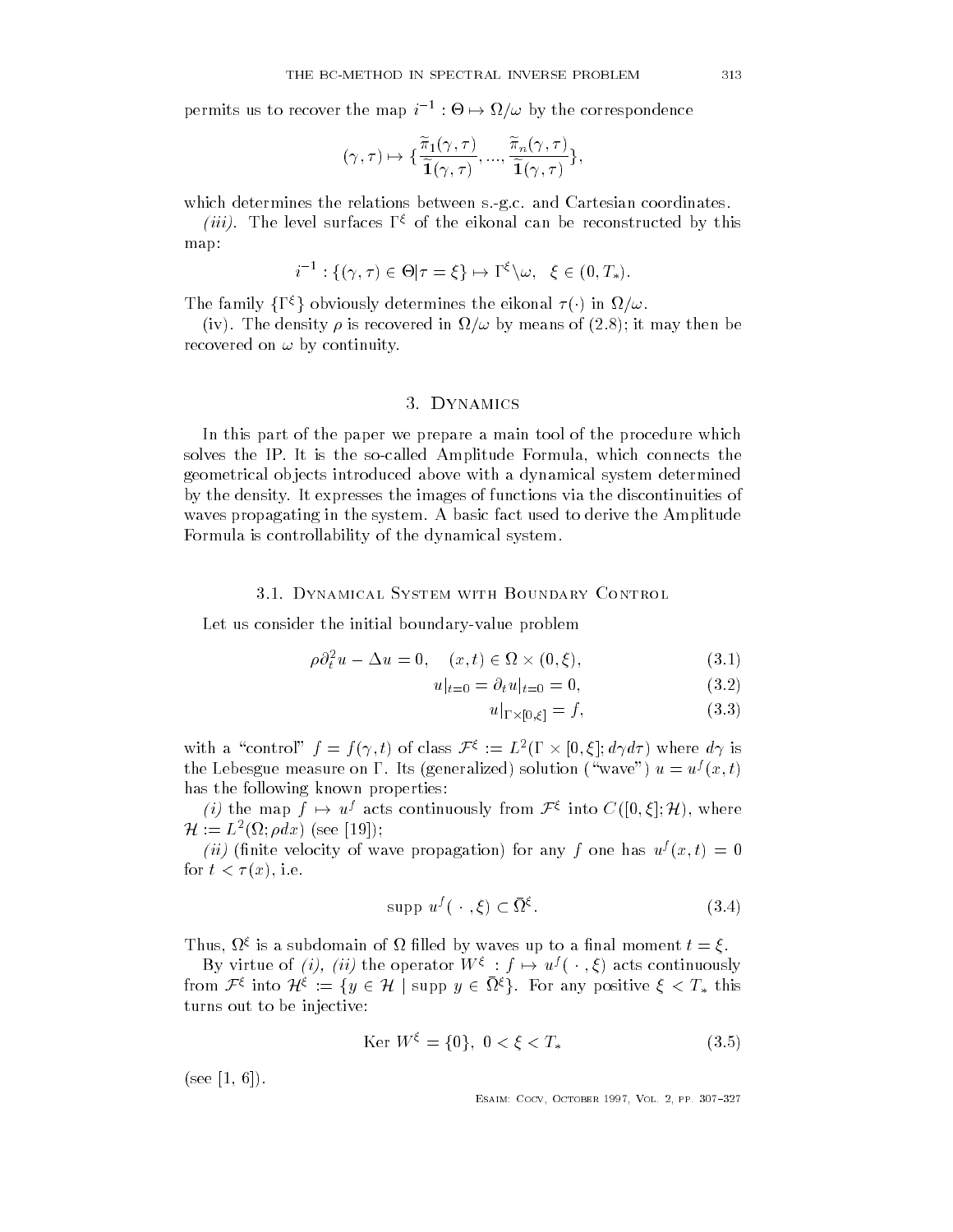### 3.2. WAVE SHAPING AND CONTROLLABILITY

Let us formulate a problem of Boundary Control Theory- Can one select Let us formulate a problem of Boundary Control Theory. Can one select<br>a control f so as to obtain a prescribed shape of wave  $u^f$ ? More precisely,<br>the precisely is to find a control f  $\in \mathcal{F}^{\xi}$  such that the problem is to find a control  $f \in \mathcal{F}^\zeta$  such that

$$
u^f(\cdot,\xi) = a(\cdot) \quad \text{in } \Omega \tag{3.6}
$$

 $u^f(\,\cdot\,,\xi)=a(\,\cdot\,)$  in  $\Omega$  (3.6)<br>for given  $a\in\mathcal{H}^\xi$  (see [2, 3, 25]). It is clear that this problem is equivalent to the equation

$$
W^{\xi}f = a.\tag{3.7}
$$

The relation (3.5) implies uniqueness of its solution for any  $\xi < T_*$ .<br>The set  $\mathcal{U}^{\xi}$  is  $\text{Rg} \times \mathbf{M}^{\xi}$  for  $(\xi(\xi), \xi) \in \mathcal{F}^{\xi}$ 

The set

 $\mathcal{U}^{\xi} := \text{Ran } W^{\xi} = \{u^{f}(\cdot\cdot,\xi) \mid f \in \mathcal{X}\}$ 

The set<br>  $\mathcal{U}^{\xi} := \text{Ran } W^{\xi} = \{ u^{f}(\ \cdot\ , \xi) \mid f \in \mathcal{F}^{\xi} \}$ <br>
is called reachable (in time  $\xi$ );  $\mathcal{U}^{\xi} \subset \mathcal{H}^{\xi}$  for any  $\xi > 0$  by virtue of (3.4).

The structure of  $\mathcal{U}^\xi$  and properties of reachable sets provide the subject matter for Boundary Control Theory- The same problems turn out to be principal ones for the BCmethod- The following result concerning problem - plays a central role in IP-

THEOREM 3.1. For any  $\xi > 0$  the equality

$$
\cos \mathcal{U}^{\xi} = \mathcal{H}^{\xi}.\tag{3.8}
$$

is valid

valid.<br>In Control Theory, the property (3.8) is called (approximate) controlla-<br>its of the system (3.1) (3.3). In accordance with it are function a 6.36 bility of the system  $(3.1)$ – $(3.3)$ . In accordance with it any function  $a \in \mathcal{Y}$ may be approximated by waves  $u^f(\cdot, \xi)$ .

Remark The proof of - is based on the fundamental Holmgren"s Uniqueness Theorem- Over a period of years there was a gap in the papers devoted to the BC-method connected with a lack of generalization to the case of nonanalytical -- Recent progress in this direction stimulated by L- Robbiano  and L- Hormander  was crowned by a remarkable result of D- Tataru  which settled the question-

In addition to (3.8) it would be interesting to note that  $\mathcal{U}^{\xi} \neq \mathcal{H}^{\xi}$  for  $\xi < T_*$  (see [1]). This leads to unboundedness of  $\lceil W^\xi \rceil^{-1}$ . So in the multidimensional case the Wave Shaping Problem turns out to be illposed- In its turn, this leads to the ill-posedness of the multidimensional IP.

Let us discuss equality - in more detail- Introduce the orthogonal projector  $G^{\xi}$  in H onto  $\mathcal{H}^{\xi}$ . It cuts off functions on subdomain  $\Omega^{\xi}$  filled by

$$
(G^{\xi}a)(x) = \begin{cases} a(x) & x \in \Omega^{\xi} \\ 0 & x \in \Omega^{\xi}_{\perp} \end{cases},
$$

where  $\Omega_{\perp}^{\varsigma}:=\Omega\backslash\Omega^{\xi}.$  Define also the "wave" projector  $P^{\xi}$  in  ${\mathcal H}$  onto clos  ${\mathcal U}^{\xi}.$ The projector  $G^s$  is of geometrical origin connected with the  $\rho$ -metric in  $\Omega$ , whereas the projector  $P$  s is an intrinsic object of the dynamical system  $(3.1)^\perp$ -- Obviously both are determined by density - but the coincidence

$$
P^{\xi} = G^{\xi}, \quad \xi > 0,\tag{3.9}
$$

following from - is a deep result of Boundary Control Theoryesance cocopy a cocomet a cocy comet against the coc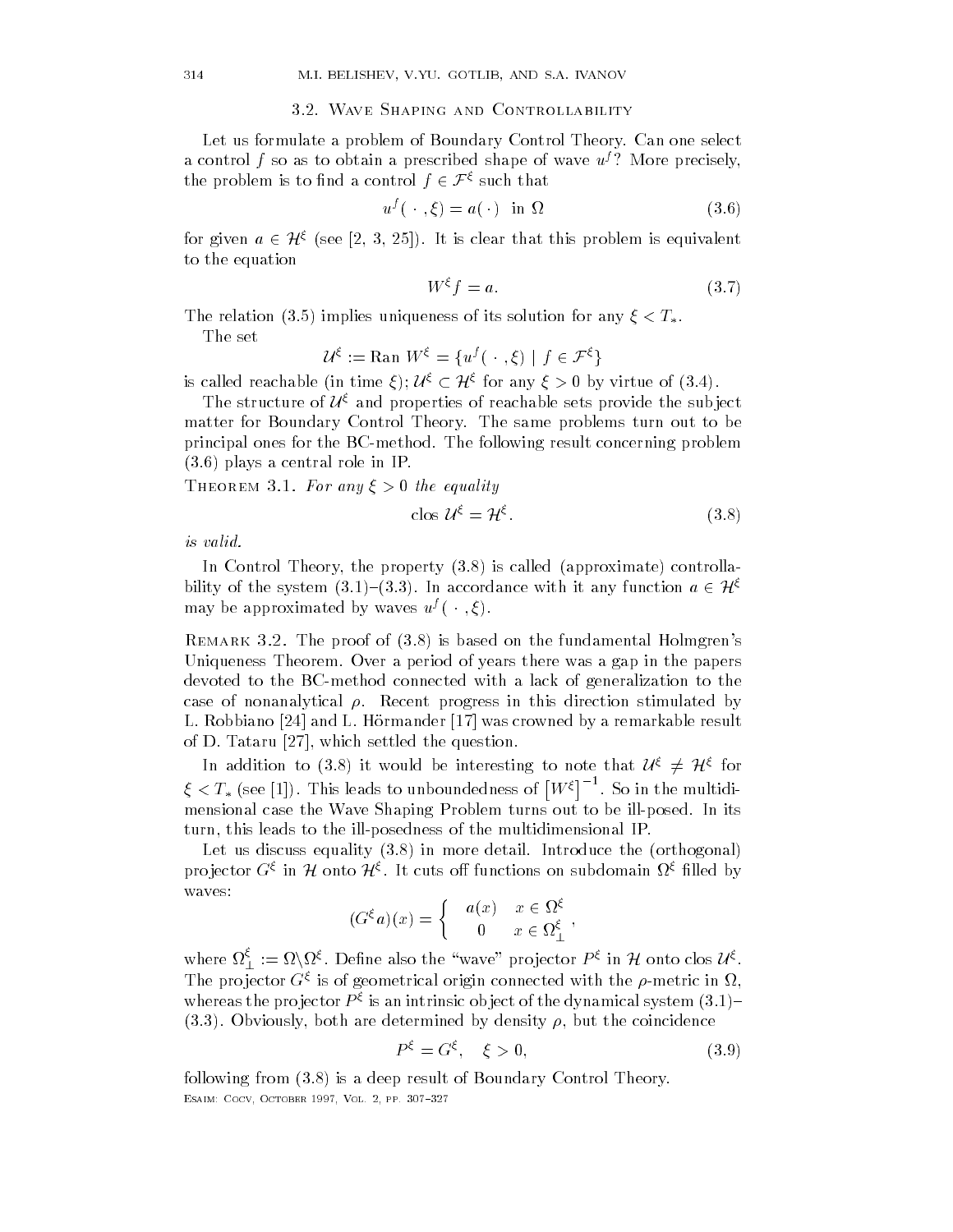Let  $G_{\perp}^{\varsigma} = \text{Id}_{\mathcal{H}} - G^{\varsigma}, \quad P_{\perp}^{\varsigma} = \text{Id}_{\mathcal{H}} - P^{\varsigma}$  be the complement projectors. As and the equalities of  $\mathcal{A}$  -corollary of  $\mathcal{A}$  -corollary of  $\mathcal{A}$  -corollary of  $\mathcal{A}$ 

$$
\left(G_{\perp}^{\xi}a\right)(x) = \left(P_{\perp}^{\xi}a\right)(x) = \begin{cases} 0 & x \in \Omega^{\xi} \\ a(x) & x \in \Omega^{\xi}_{\perp} \end{cases}
$$
 (3.10)

for any  $\xi > 0$ .

One further corollary of (3.8) is the following. If  $\{f_p\}\subset\mathcal{F}^\xi$  is an arbitrary complete system of controls i-controls i-controls i-controls i-controls i-controls i-controls i-controls i-con

$$
\operatorname{clos}_{\mathcal{F}^{\xi}} \operatorname{Lin} \operatorname{Span} \{ f_p \}_{p=1}^{\infty} = \mathcal{F}^{\xi},
$$

then the relation

$$
\cos_{\mathcal{H}} \text{ Lin Span } \{W^{\xi} f_p\}_{p=1}^{\infty} = \mathcal{H}^{\xi},\tag{3.11}
$$

is valid for any fixed  $\xi > 0$ .

Property (3.5) allows us to equip the space of controls  $\mathcal{F}^{\xi}$  with a new scalar product

$$
(f,g)_{\Phi^{\xi}} := (u^f(\cdot,\xi),u^g(\cdot,\xi))_{\mathcal{H}} = (W^{\xi}f,W^{\xi}g)_{\mathcal{H}}, \quad 0 < \xi < T_*.
$$

A completion of  $\mathcal{F}^{\xi}$  with respect to the norm  $||f||_{\Phi^{\xi}} := (f, f)_{\Phi^{\xi}}^{1/2}$ , which we denote by  $\mathbf{\Psi}^s$ , may be considered as a space of generalized controls. The space  $\Phi^{\xi}$  turns out to be a rather exotic object containing distributions of arbitrarily high order. What is more, elements of  $\Phi^{\xi}$  are not, generally<br>speaking, distributions in L. Schwartz sense [1].<br> $B_{\text{H}}$  definition of the norm  $|| \cdot ||_{\text{H}}$  the operator  $\mathcal{W}^{\xi}$  of  $\mathcal{S}^{\xi}$  of  $\$ speaking distributions in L-S-and-A-schwartz sense in L-S-and-A-schwartz sense in L-S-and-A-schwartz sense in Lbitrarily high order. What is more, elements of  $\Phi^{\xi}$  are not, generally eaking, distributions in L. Schwartz sense [1].<br>By definition of the norm  $\|\cdot\|_{\Phi^{\xi}}$  the operator  $\mathcal{W}^{\xi} : \Phi^{\xi} \mapsto \mathcal{H}^{\xi}$ , Dom  $\mathcal{$ 

By definition of the norm  $||\cdot||_{\Phi^{\xi}}$  the operator  $W^{\xi} : \Phi^{\xi} \to \mathcal{H}^{\xi}$ , Dom  $W^{\xi} =$ <br>  $\mathcal{F}^{\xi} \subset \Phi^{\xi}$ ,  $W^{\xi} f = W^{\xi} f$ , acts isometrically and may be extended to the whole space  $\Phi^\zeta$  by continuity as a unitary operator. For any fixed  $\xi < T_*,\, a\in\mathcal{H}$ a solution of  $\mathbf{S}$  -class of  $\mathbf{S}$ 

$$
f = \left[ \mathcal{W}^{\xi} \right]^{-1} a \in \Phi^{\xi}.
$$
 (3.12)

esant coco october etti, coco ejitti etti ter

The procedures solving the IP use the relations of the Geometrical Op tics describing a propagation of breaks of wave fields in dynamical systems. Below we demonstrate these relations-

# Boundary Control and Geometrical Optics

Let the control f in (3.3) be a smooth function,  $f \in C^{\infty}(\Gamma \times [0,\xi])$  and set  $f(\cdot,t) \equiv 0$  for  $t < 0$ . In applications (acoustics, geophysics etc.) its value  $f(\gamma,0), \gamma \in \Gamma$  is called the *onset* of f. So, if  $f(\cdot,0) \neq 0$ , then control has a break at the initial moment  $t = 0$ .

It is well known that a discontinuous control generates a discontinuous wave, which has a break propagating along bicharacteristics of equation (3.1). At the final moment  $t = \xi$  the break reaches a surface 1  $^{\circ}$ . Its value ("amplitude") is determined by the onset of control and may be derived by means of geometrical optics (see [16, 28]): if  $x = x(\gamma, \xi) \in \Gamma^{\xi} \backslash \omega$ ,  $0 < \xi < T_*,$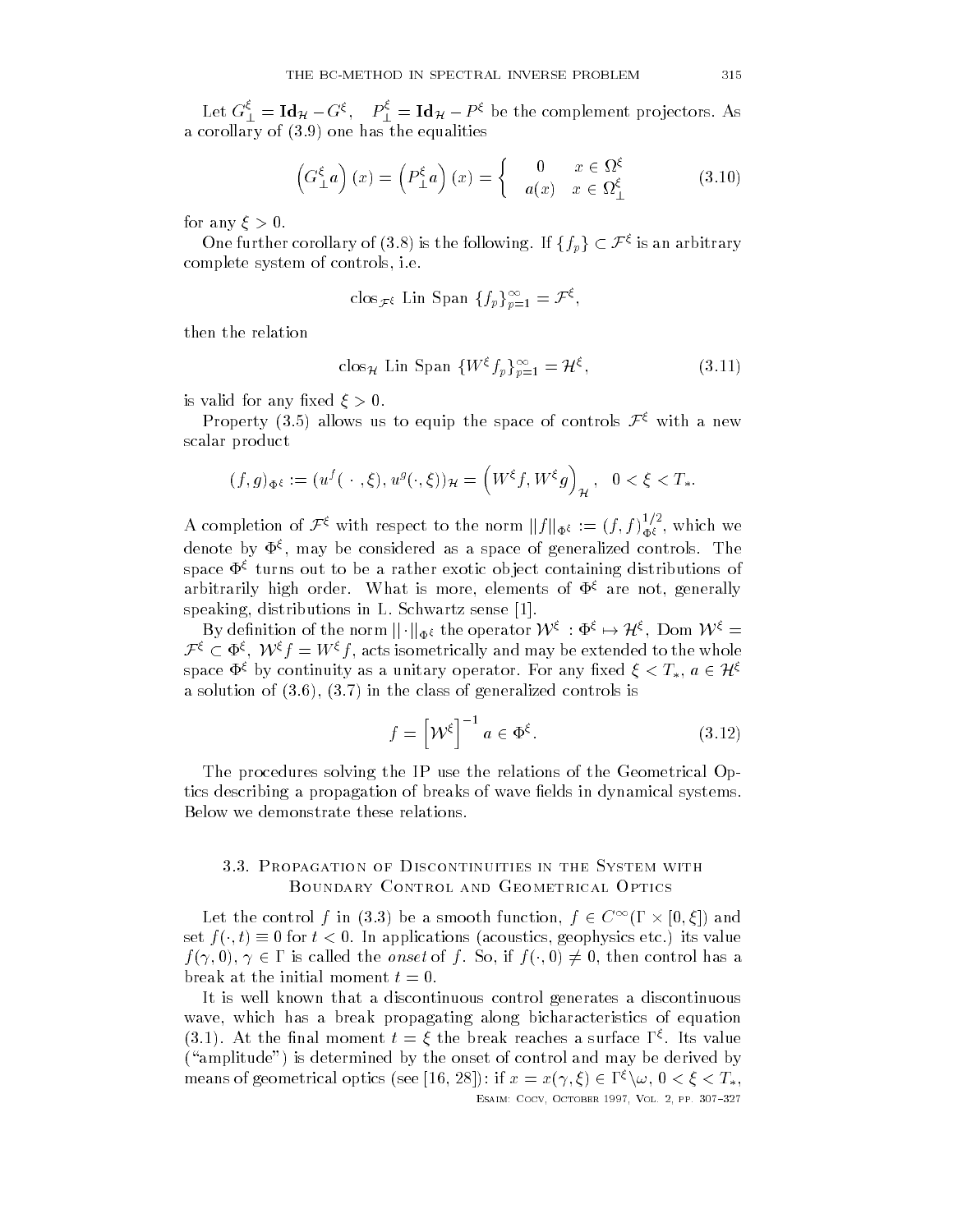then

$$
\lim_{\tau \to \xi - 0} u^f(x(\gamma, \tau), \xi) = \left(\frac{\rho(x(\gamma, \xi))}{\rho(x(\gamma, 0))}\right)^{n/4 - 1/2} \beta^{-1/2}(\gamma, \xi) f(\gamma, 0), \quad \gamma \in \sigma_+^{\xi}.
$$
\n(3.13)

The equality  $u^*(x(\gamma, \xi + 0), \xi) = 0$  follows from (5.4). It gives a reason to call  $\Gamma^{\xi}$  a forward front of the wave  $u^{f}(\cdot,\xi)$ .

 $\mathbf{f}$  is the following useful relation-to-the following useful relation-to-the following useful relation-to-the following useful relations of  $\mathbf{f}$ smooth controls having the onsets  $f(\cdot,0)$  and  $g(\cdot,0)$ ,  $g(\cdot,0) \neq 0$ . Then the equality

$$
\frac{f(\gamma,0)}{g(\gamma,0)} = \frac{(W^{\xi}f)(x(\gamma,\xi-0))}{(W^{\xi}g)(x(\gamma,\xi-0))}, \quad \gamma \in \sigma_{+}^{\xi}
$$
\n(3.14)

is valid- Thus the break of a wave at its forward front is proportional to onset of a control-

Along with - we need a similar result concerning propagation of breaks in a dynamical system with a switched o control- Passing through a domain towards the boundary, these breaks carry information about the density-breaks link geometrical and dynamical and dynamical parametrical parameteristics link geometrical para ters of the system-

The problem

$$
\rho \partial_t^2 v - \Delta v = 0, \quad x \in \Omega, \quad t > 0,
$$
  
\n
$$
v|_{t=0} = 0, \quad \partial_t v|_{t=0} = y \in \mathcal{H}.
$$
  
\n(3.16)

$$
v|_{t=0} = 0, \ \partial_t v|_{t=0} = y \in \mathcal{H}, \tag{3.16}
$$

$$
v(\cdot, t)|_{\Gamma} = 0,\t\t(3.17)
$$

describes an evolution of a dynamical system without control- Its general ized) solution  $v = v^y(x, t)$  possesses the known properties:

(*i*) for any  $T > 0$  function  $v^y$  belongs to the Sobolev class  $H^1(\Omega \times (0,T))$ ; (*ii*) the map  $\mathcal{O} : y \mapsto$  $\partial_\nu v^y|_{\Gamma\times [0,T]}$  acts continuously from  ${\mathcal H}$  into  $L^2(\Gamma\times \mathbb{R})$ [0, T]) for any  $T > 0$  (see [20]), where  $\nu$  is an outward normal on  $\Gamma$ ;

*(iii)* (iiiiite velocity of wave propagation) the solution  $v^s(x,t)$  vanishes identically for x that the such that the such that the such that the such than distance in - metric between x t and supp  $y$ . In particular, if supp  $y\,\subset \Omega^\varsigma_\bot = \Omega\backslash\Omega^\xi,$  then by virtue of  $(2.4)$  $\partial_\nu v^y(\gamma,t)\equiv 0$  for any  $(\gamma,t)$  belonging to some vicinity of the set  $\sigma^{\varsigma}_-\times\{t=\xi\}$ and supp y. In p $\partial_\nu v^y(\gamma,t)\equiv 0\text{ for}\nonumber\ \ln\Gamma\times\{t\geq 0\}.$  T This result has a clear dynamical sense. Points  $\gamma \in \sigma_-^\varsigma \subset \Gamma$ are separated from the initial perturbation by a distance more than  $\mathcal{S}$  distance more than  $\mathcal{S}$ is why the wave generated by the perturbation reaches  $\sigma^>_-$  later than  $t=\xi$  .

The analog of - for the free system has the following form- For arbitrary  $a\in C^\infty(\Omega)$  and fixed  $\xi < T_*$  let us put in initial condition  $(3.16)$ 

$$
y = \left(G_{\perp}^{\xi} a\right)(x) := \begin{cases} 0 & x \in \Omega^{\xi} \\ a(x) & x \in \Omega^{\xi} \end{cases}
$$

and denote a corresponding solution by  $v_{\xi}^a$  . The Cauchy Data  $\{0, G_{\bot}^{\varsigma} a\}$  turns out to be discontinuous on 1 s. A break of Data generates a break of wave,  $\,$  $\mathbf{r}$  and reaching bic  $\mathbf{r}$  and  $\mathbf{r}$  and  $\mathbf{r}$ at the moment t  $\alpha$  , which is the moment interaction the with the whole boundary with the whole  $\alpha$ esance cocopy a cocomet a cocy comet against the coc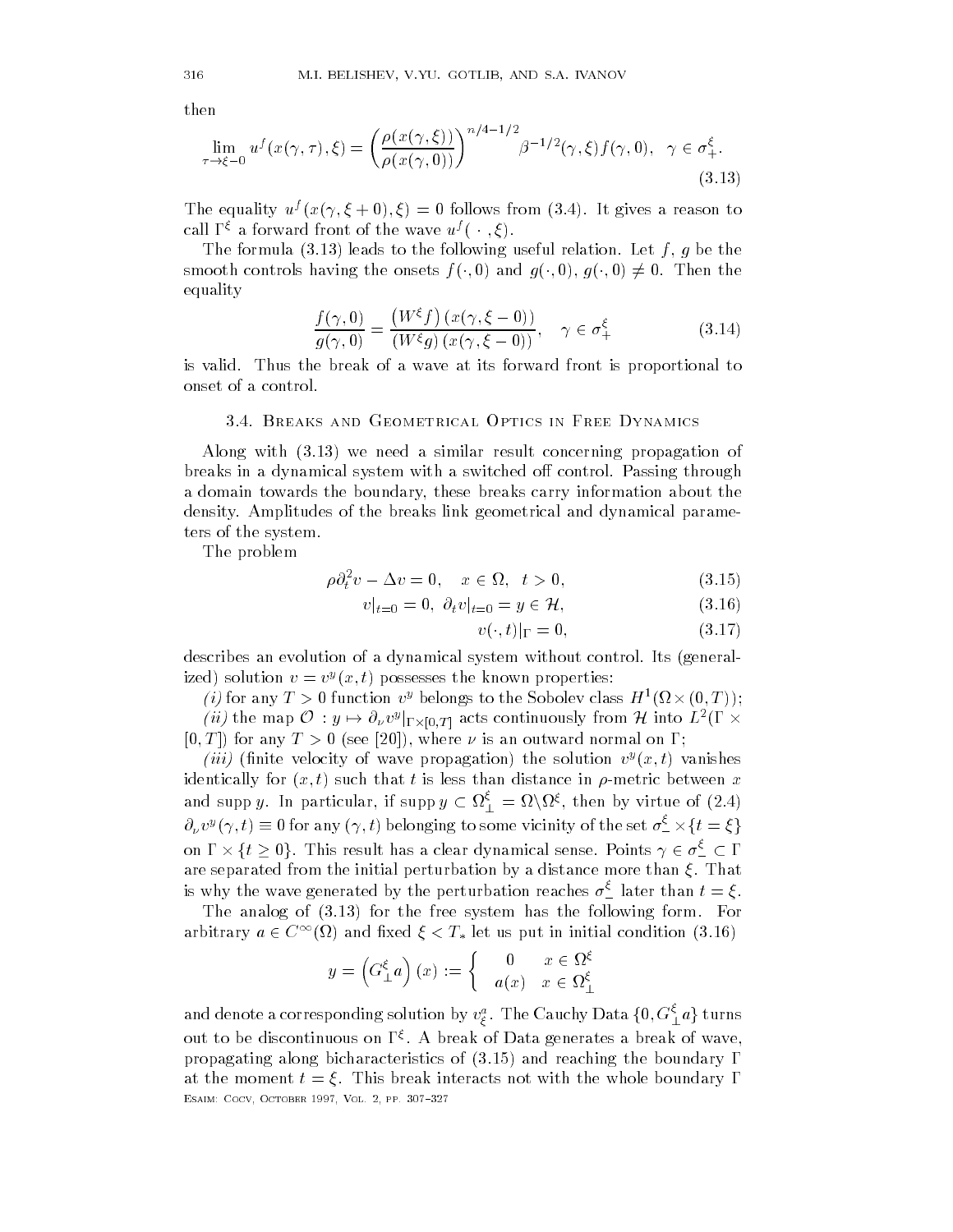but with its "illuminated zone"  $\sigma^*_+$  only. Indeed,  ${\rm dist}_\rho(\sigma^*_+, \Omega^*_\bot) = \xi$  and the wave  $v_{\xi}^{a}$  is in time to reach  $\sigma_{+}^{\varsigma}\subset\Gamma.$  At the same time, the "shadow zone"  $\sigma^{\ast}_{-}$  is not covered by wave up to the moment  $t=\xi,$  since it is located far from  $\Omega^*_\bot$  (see  $(n\imath\jmath)$ . Geometrical optics permits us to calculate an amplitude  $\frac{\xi}{4} \times \{t = \xi\}$ 

$$
\lim_{t \to \xi + 0} \left( \partial_{\nu} v_{\xi}^{a} \right) (\gamma, t) = \begin{cases} \kappa(\gamma, \xi) \beta^{1/2}(\gamma, \xi) a(x(\gamma, \xi)) & (\gamma, \xi) \in \sigma_{+}^{\xi} \times \{t = \xi\} \\ 0 & (\gamma, \xi) \in \sigma_{-}^{\xi} \times \{t = \xi\} \end{cases}
$$
\n(3.18)

 $\mu$  (denition of  $\kappa$  see in sec.  $\angle$  .).

Let us remark that Geometrical Optics is not applicable for points  $(\gamma, \xi) \in$ (definition of  $\kappa$  see in sec. 2.3).<sup>1</sup><br>Let us remark that Geometrical Optics is not applicable for<br> $\sigma_{\omega}^{\xi} \times \{t = \xi\}$  lying on the border  $\theta$  of the pattern (see (2.6)).

Let us consider the left-hand side of (3.18) as a function of  $(\gamma,\xi)\,\in$  $\Gamma \times [0,T_*]$ . Recalling, the representations (2.6), (2.7), and the definition of images one can write a set of the form of the form of the form of the form of the form of the form of the f

$$
\lim_{t \to \xi + 0} (\partial_{\nu} v_{\xi}^{a})(\gamma, t) = \widetilde{a}(\gamma, \xi).
$$

Indeed, the right-hand side of (3.18) is defined everywhere on  $\Gamma\times [0,T_*]$ except the border of the pattern-border in view of the pattern-border in view of  $\mathbf{I}$ define functions from  $L^2(\Gamma\times [0,T_*]).$ 

 $R$ eturning to the notations of - and using - and using - and using - and using - and using - and using - and using - and using - and using - and using - and using - and using - and using - and using - and using - and usi

$$
\lim_{t \to \xi + 0} \left( \mathcal{O}G_{\perp}^{\xi} a \right) (\gamma, t) = \widetilde{a}(\gamma, \xi) \text{ for almost all } (\gamma, \xi) \in \Gamma \times [0, T_*].
$$

Using the property of controllability in the form -#
 one can substitute  $G_{\perp}$  for  $P_{\perp}$ :

$$
\lim_{t \to \xi + 0} \left( \mathcal{O}P_{\perp}^{\xi} a \right) (\gamma, t) = \tilde{a}(\gamma, \xi) \text{ for almost all } (\gamma, \xi) \in \Gamma \times [0, T_*]. \tag{AF}
$$

This relation was relation was relationships and  $\alpha$  and  $\alpha$  representations are proposed in  $\alpha$ tion of images of functions  $a \in C^{\infty}(\Omega)$  via wave breaks propagating in the from the system of the system of the system of the system of the system of the system of the system of the sys

Setting  $a = 1$  and  $a = \pi_j$  in AF leads to the equalities

$$
\lim_{t \to \xi + 0} \left( \mathcal{O}P_{\perp}^{\xi} \mathbf{1} \right) (\gamma, t) = \widetilde{\mathbf{1}}(\gamma, \xi), \tag{3.19}
$$

$$
\lim_{t \to \xi + 0} \left( \mathcal{O}P_{\perp}^{\xi} \pi_j \right) (\gamma, t) = \tilde{\pi}_j(\gamma, \xi). \tag{3.20}
$$

# 4. INVERSE PROBLEM

Here we apply the AF to solve the IP- We demonstrate that the lefthand sides of -#
 - may be expressed via Spectral Data- In accordance with the results of section - the this enable section and the density-

<sup>&</sup>lt;sup>1</sup> in the paper [12] the factor  $\kappa$  is missed by mistake, which has no effects on the final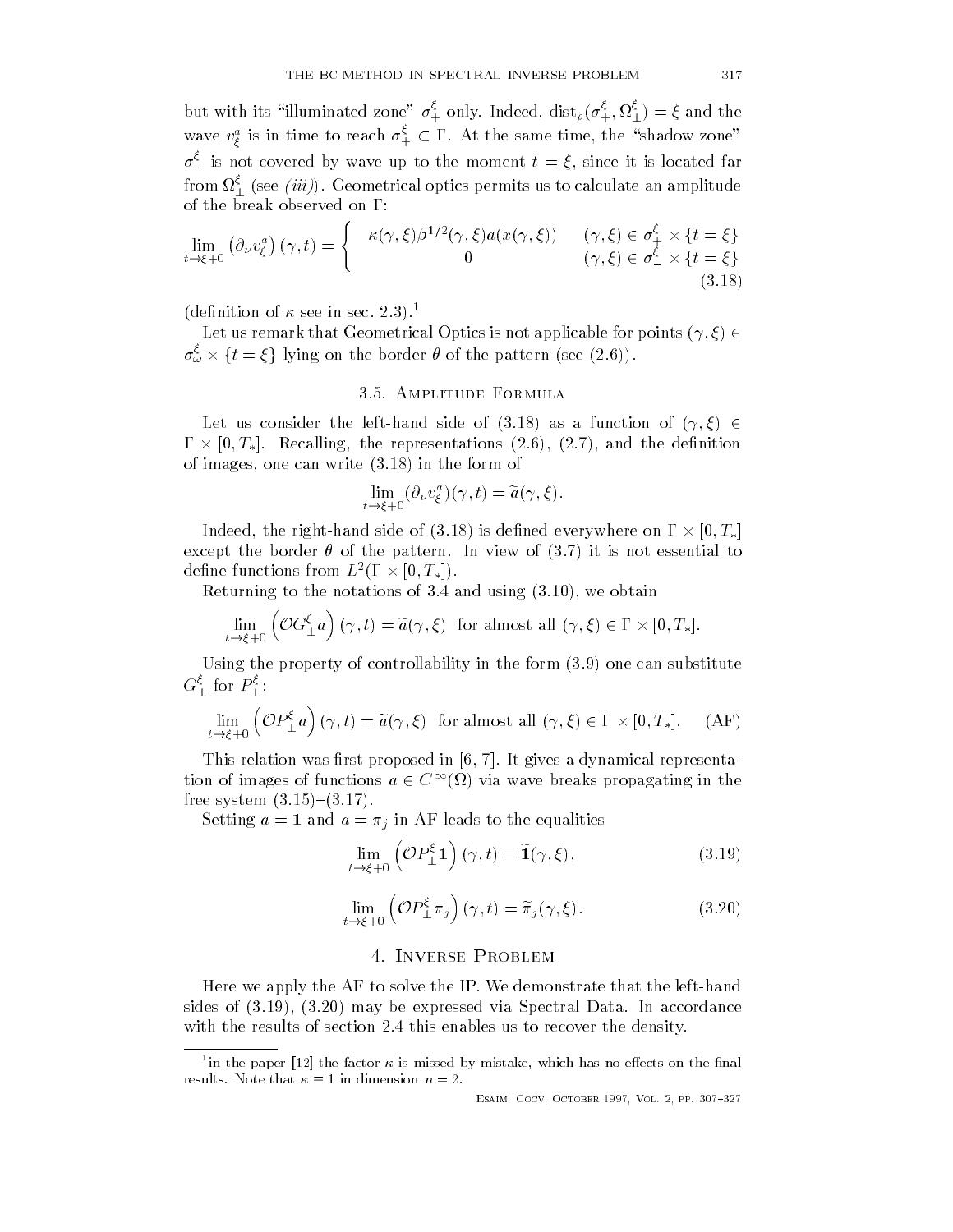# 4.1. Space  $\widehat{\mathcal{H}}$ . Spectral representation

Let  $U~: {\cal H} \mapsto {\cal H} := l^2, ~Uy = \widehat{y} := \{y^k\}_{k=1}^\infty, ~y^k = (y, \phi_k)_{{\cal H}}$  be the Fourier  $\Gamma$  to the corresponding to the operator L see -  $\Gamma$ in  $H$  are needed for the IP.

*(i)* Spectral representations of the functions  $\mathbf{1}, \pi_j$  may be found with the help of integration by parts:

$$
\begin{aligned}\n\widehat{\mathbf{1}} &= U\mathbf{1} = \{\mathbf{1}^k\}_{k=1}^\infty, \quad \mathbf{1}^k = \frac{1}{\lambda_k} \int_{\Gamma} d\gamma \psi_k(\gamma); \\
\widehat{\pi}_j &= U\pi_j = \{\pi_j^k\}_{k=1}^\infty, \quad \pi_j^k = \frac{1}{\lambda_k} \int_{\Gamma} d\gamma \pi_j(\gamma) \psi_k(\gamma); \ j = 1, 2, \dots, n.\n\end{aligned} \tag{4.1}
$$

-ii The Fourier method for the problem - - gives a spectral repre sentation of a solution

$$
u^f(x,\xi) = \sum_{k=1}^{\infty} y^k c_k^f(\xi) \phi_k(x), \ c_k^f(\xi) \phi_k(x)
$$
  
=  $\int_{\Gamma \times [0,T]} d\gamma dt \left[ \frac{\sin \sqrt{\lambda_k}(\xi - t)}{\sqrt{\lambda_k}} \psi_k(\gamma) \right] f(\gamma, t) = (s_k^{\xi}, f) \mathcal{F} \xi;$   
 $s_k^{\xi} = s_k^{\xi}(\gamma, t) = \frac{\sin \sqrt{\lambda_k}(t)}{\sqrt{\lambda_k}} \psi_k(\gamma),$ 

or in other words

$$
u^f(\cdot,\xi) = Uu^f(\cdot,\xi) = \{(s_k^{\xi}, f)_{\mathcal{F}^{\xi}}\}_{k=1}^{\infty},\tag{4.2}
$$

(see, for instance,  $|ZU|$ ). Thus the Spectral Data determine the map  $W \simeq 1$  $f\mapsto \mathcal{H},$   $W^{\xi}f:=u^f(\,\cdot\,,\xi);$   $W^{\xi}=UW^{\xi}$  and the "reachable set"

$$
\widehat{\mathcal{U}^{\xi}} := \text{Ran }\widehat{W}^{\xi} = U\mathcal{U}^{\xi} \subset \widehat{\mathcal{H}}.
$$

*(iii)* The projector  $P^{\xi}$  in H onto clos  $\mathcal{U}^{\xi}, P^{\xi} = UP^{\xi}U^{-1}$  is also determined by SD. Using any complete system of controls  $\{f_n\}$  (see (3.11)) one can construct  $P^{\xi}$  as the projector in H onto the subspace clos Linear Span  $\{W^{\xi}f_p\}_{p=1}^{\infty}$ .

ives a system of the system of the system of the system of the system of the system of the system of the system of the system of the system of the system of the system of the system of the system of the system of the syst tral terms- The Fourier method leads to the well known representation

$$
\widehat{v}^y(t) = Uv^y(\cdot, t) = \left\{ \frac{\sin \sqrt{\lambda_k}t}{\sqrt{\lambda_k}} y^k \right\}_{k=1}^{\infty}.
$$

The map  $\mathcal{O}:=\mathcal{O}U^{-1}\,: \widehat{y} \mapsto \widehat{y}$  $\partial_\nu v^y|_{\Gamma\times \{t\ge0\}}$  acts as

$$
\left(\widehat{\mathcal{O}}\widehat{y}\right)(\gamma,t) = \sum_{k=1}^{\infty} y^k s_k^{\xi} = \sum_{k=1}^{\infty} y^k \left[\frac{\sin\sqrt{\lambda_k}t}{\sqrt{\lambda_k}} \psi_k(\gamma)\right].
$$
 (4.3)

By virtue of continuity of  $\mathcal O$ , this series converges in  $L^2$  ( $\Gamma\times(0,T)$ ) for any  $T > 0$ .

Since

$$
\mathcal{O}P_{\perp}^{\xi}a = \mathcal{O}U^{-1}UP_{\perp}^{\xi}U^{-1}Ua = \widehat{\mathcal{O}P^{\xi}}_{\perp}\widehat{a}
$$

(where  $\widehat{P^{\xi}}_{\perp} := \text{Id}_{\widehat{\mathcal{H}}} - \widehat{P^{\xi}}$ ), the AF may be transformed into the form  $\lim_{t\to \xi+0} \left(\widehat{\mathcal{O}P^{\xi}}_{\perp}\widehat{a}\right)(\gamma,t)=\widetilde{a}(\gamma,\xi)$  for almost all  $(\gamma,\xi)\in \Gamma\times[0,T_*], \quad \widehat{(AF)}$ 

which is adequate for a spectral representation. esance cocopy a cocomet a cocy comet against the coc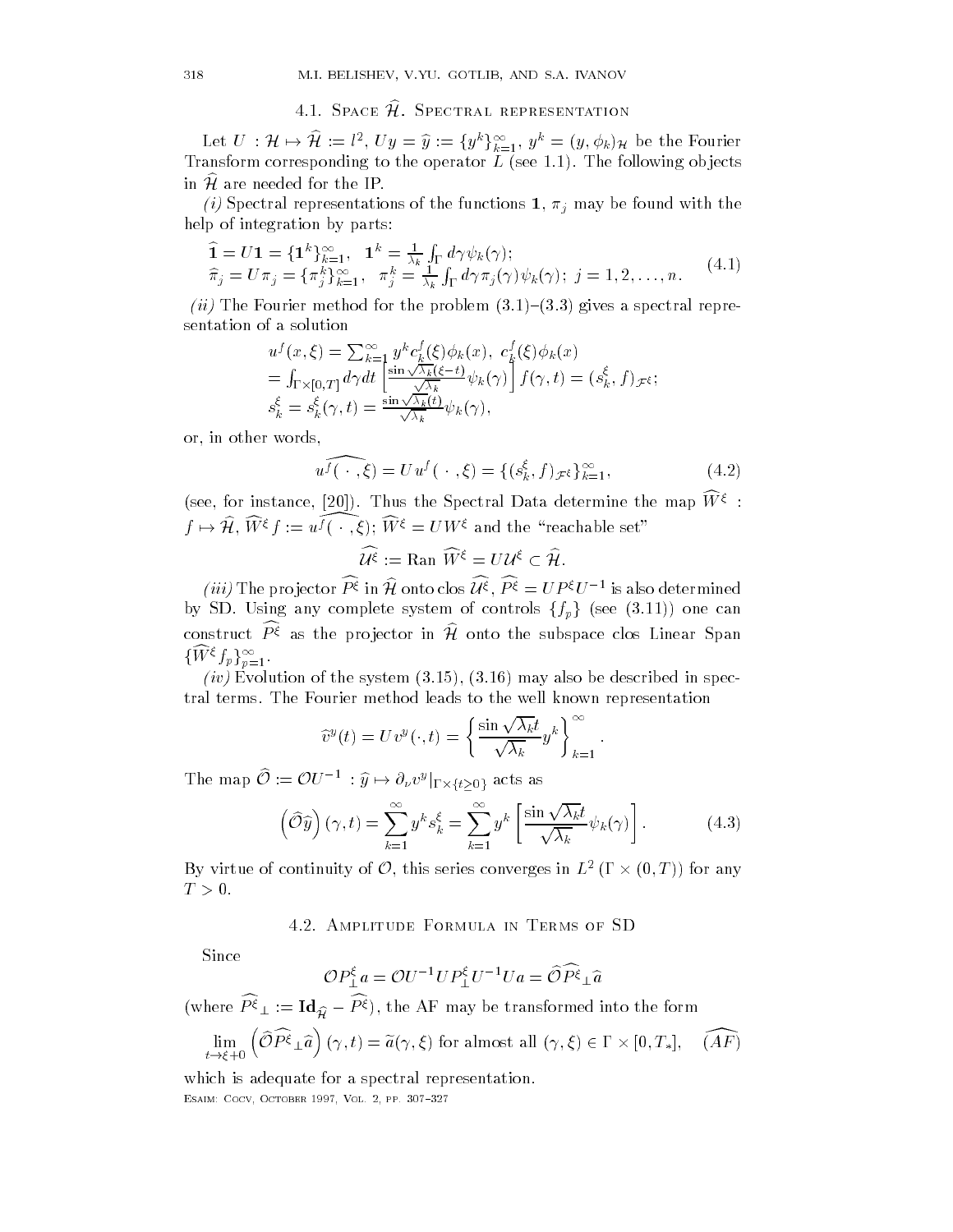The same transformation may be used in equalities  $\mathcal{H} = \{ \mathcal{H} \mid \mathcal{H} = \mathcal{H} \}$ write them in a nal form convenient form convenient form convenient for the Inverse Problem sees - Inverse Problem see - Inverse Problem see - Inverse Problem see - Inverse Problem see - Inverse Problem see - Inverse Probl

$$
\lim_{t \to \xi + 0} \left( \widehat{\mathcal{O}} \widehat{P^{\xi}}_{\perp} \widehat{\mathbf{1}} \right) (\gamma, t) = \widetilde{\mathbf{1}}(\gamma, \xi)
$$
\n
$$
= \begin{cases}\n\kappa(\gamma, \xi) \beta^{1/2}(\gamma, \xi) & (\gamma, \xi) \in \sigma_{+}^{\xi} \times \{t = \xi\} \\
0 & (\gamma, \xi) \in \sigma_{-}^{\xi} \times \{t = \xi\} \n\end{cases},
$$
\n(4.4)

and

$$
\lim_{t \to \xi + 0} \left( \widehat{\mathcal{O}} \widehat{P^{\xi}}_{\perp} \widehat{\pi_j} \right) (\gamma, t) = \widetilde{\pi}(\gamma, \xi)
$$
\n
$$
= \begin{cases}\n\kappa(\gamma, \xi) \beta^{1/2}(\gamma, \xi) \pi_j(x(\gamma, \xi)) & (\gamma, \xi) \in \sigma^{\xi}_{+} \times \{t = \xi\} \\
0 & (\gamma, \xi) \in \sigma^{\xi}_{-} \times \{t = \xi\}.\n\end{cases} (4.5)
$$

 $\mathcal{A}$  was shown in - the limits in - the limits in - the limits in - the complex in - the complex in - the complex in - the complex in - the complex in - the complex in - the complex in - the complex in - the complex i by the Spectral Data. That is why (AF) works in the II-permitting us to visualize the images of elements of  $H$ .

 $\mathcal{L}$  that the problem is to recover a density - in  $\mathcal{L}$  from given a density - in  $\mathcal{L}$ SD  $\{\lambda_k, \psi_k(\cdot)\}_{k=1}^\infty$ . In essence, the procedure of solving of the IP consists of two steps- The rst is to construct all the ob jects entering the lefthand side of amplitude formulas - and images - and to not and to not and to not and to not and to not and to not an 1,  $\pi_i$  of the unit and the coordinate functions. These images determine a correspondence between semigeodesical and Cartesian coordinates on - In the second step using the second step using the s-cover theorem in  $\alpha$ nd the density- Below we present the procedure in more detail-

(*i*) Find elements 1,  $\hat{\pi}_i$  in  $\mathcal{H} = l^2$  by means of (4.1);

*(ii)* Find projections  $P^{\xi}1, P^{\xi}\hat{\pi}_i$  on the subspace clos  $\mathcal{U}^{\xi}$  formed by spectral representations  $u^j$  ( $\xi$ ) of waves. To construct these projections we choose a complete system of controls  $\{f_p\}_{p=1}^\infty$  in  $\mathcal F^\xi,$  and find the system  $\widehat u^{f_p}(\xi)\}_{p=1}^\infty$ in  $\mathcal{U}^{\xi}$  (see (4.2)). Using the complete system in clos  $\mathcal{U}^{\xi}$ , one can find the projections. Then find the complementary projections  $P_{\perp}^{\varsigma}1,\,P_{\perp}^{\varsigma}\tilde{\pi}_j$  entering . . . . .

 $\mu_{ij}$  fund the operator  $\sigma$  in  $\left(\pm . \pm \right)$ ,  $\left(\pm . \sigma\right)$  by means of its representation --

all the objects in the left must be done that  $\mathcal{A}$  is a found of  $\mathcal{A}$  and  $\mathcal{A}$ Using these formulas we determine images 1,  $\pi_i$ .

(*iv*) Recover the pattern  $\Theta$  as the support of the image 1 (see 2.4).

Using the images  $1, \pi_j$  on  $\Theta$ , one can recover surfaces  $\Gamma^{\zeta}$  in  $\Omega$ , the eikonal, and at last the density - in accordance with the scheme in accordance with the scheme in a scheme in a scheme

The Inverse Problem is solved-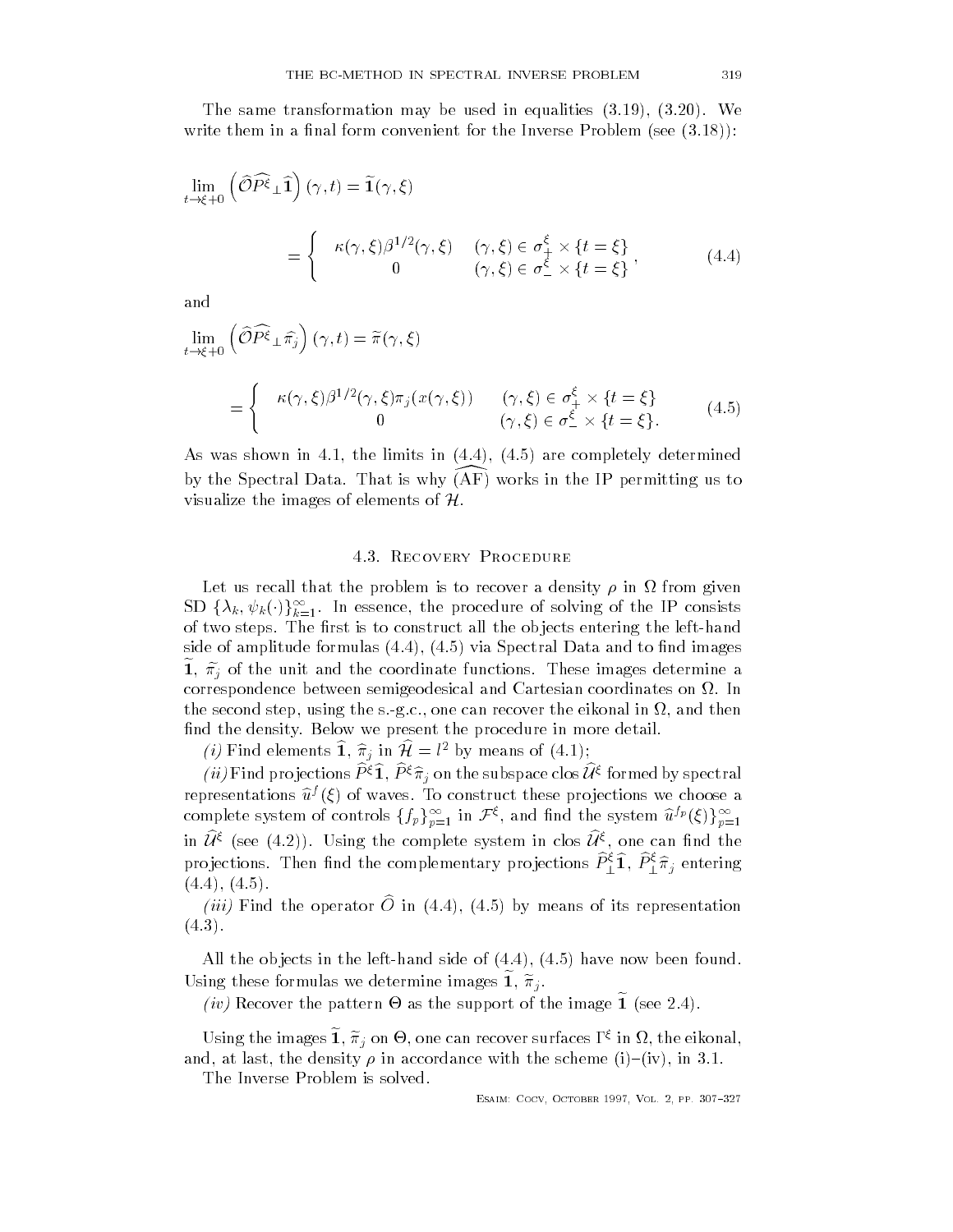# Procedure II

There exists another variant of the recovery procedure based on the "front formula -- To use this variant we should accept a conjecture which has not been justified rigorously as yet.

Let us return to the Wave Shaping Problem - - and consider the cases  $a=1$ s and  $a=\pi$  , w  $j$  where  $j$  where  $j$ 

$$
\mathbf{1}^{\xi}(x) := G^{\xi}\mathbf{1} = \begin{cases} 1 & x \in \Omega^{\xi} \\ 0 & x \in \Omega^{\xi}_{\perp} \end{cases}; \quad \pi^{\xi}_{j}(x) := G^{\xi}\pi_{j} = \begin{cases} \pi_{j}(x) & x \in \Omega^{\xi} \\ 0 & x \in \Omega^{\xi}_{\perp} \end{cases}.
$$

 $\mathbf{v}$  virtue of  $\mathbf{v}$  and  $\mathbf{v}$  and  $\mathbf{v}$  and  $\mathbf{v}$  and  $\mathbf{v}$  and  $\mathbf{v}$  and  $\mathbf{v}$ 

 $\cdot$ 

$$
\mathbf{1}^{\xi} = P^{\xi} \mathbf{1}, \ \ \pi_j^{\xi} = P^{\xi} \pi_j.
$$

Let  $q^s, p^s_j$  be the (generalized) solution of the problem given by  $(3.12)$ :

$$
q^{\xi} = \left[\mathcal{W}^{\xi}\right]^{-1} P^{\xi} \mathbf{1}; \quad p_j^{\xi} = \left[\mathcal{W}^{\xi}\right]^{-1} P^{\xi} \pi_j. \tag{5.1}
$$

As to properties of controls  $q^s$ ,  $p_s^s$ , th  $j$  the only fact the only fact they belong the  $t$ to a very wide class  $\Psi^s$  (see 5.2)". To use them for the recovering of a density we accept the following conjecture.

Onset Conjecture. For any  $\xi \in (0,T_*)$  and for arbitrary open subset  $\sigma \subset \sigma^{\zeta}_{+}$ the contract of the contract of the contract of the contract of the contract of we accept the following conjecture.<br>Onset Conjecture. For any  $\xi \in (0,T_*)$  and for arbitrary open subset  $\sigma \subset \sigma_+^{\xi}$ <br>there exists a vicinity (on  $\Gamma \times \{t \geq 0\}$ ) of the set  $\sigma \times \{t = 0\}$ , such that controls  $q^s$ ,  $p^s$  al  $j$  are smooth functions in the vieling. In particular, onsets  $q^{\xi}(\cdot,0),\,p^{\varsigma}_{j}(\cdot,0),$  are the smooth functions on  $\sigma$  .

Let us note that for small T we have  $\sigma^*_{+} = 1$  and the smoothness of controls  $q^s$ ,  $p^s$  is j is the corollary of the corollary in additional sample  $\mathcal{Y}$ that the conjecture is true for the case of a ball  $\Omega = \{x \in \mathbb{R}^n \mid |x| = 1\},\$  $\rho \equiv 1$ .

The conjecture accepted above permits us to use  $q^s$ ,  $p^s$  in  $j$ n the following  $\sigma$ way-

First,  $q$ °,  $p$  m j must be expectral terms-construction in spectral terms-construction  $\mathbf{F}$ (isometrical) operator  $\mathcal{W}^{\xi}$  :  $\Phi^{\xi} \to \mathcal{H}$ ,  $\mathcal{W}^{\xi}$  :  $U\mathcal{W}^{\xi}$ . For any control  $f \in \mathcal{F}^\xi \subset \Phi^\xi$  one has  $\frac{q}{r}$ <br>netrical<br> $\tau^{\xi} \subset \Phi$ 

$$
\widehat{\mathcal{W}^{\xi}}f = U\mathcal{W}^{\xi}f = UW^{\xi}f = \widehat{W^{\xi}}f.
$$

Since the operator  $W \geq 1$ s determined by the SD (see  $\{u\}$ , sec. 4.1), the same is true for its extension  $\mathcal{W}^\xi.$  Therefore, the relations

$$
q^{\xi} = \left[\widehat{\mathcal{W}}^{\xi}\right]^{-1} \widehat{P^{\xi}} \widehat{\mathbf{1}}; \ \ p_j^{\xi} = \left[\widehat{\mathcal{W}}^{\xi}\right]^{-1} \widehat{P^{\xi}} \widehat{\pi}_j,\tag{5.2}
$$

esance cocopy a cocomet a cocy comet against the coc

<sup>&</sup>lt;sup>2</sup>If  $T_\omega < \xi < T_*$ , then  $q^\xi$ ,  $p_i^\xi$  do not belong to  $\mathcal{F}^\xi = L^2(\Gamma \times [0,\xi])$  (G. Lebeau; private communication).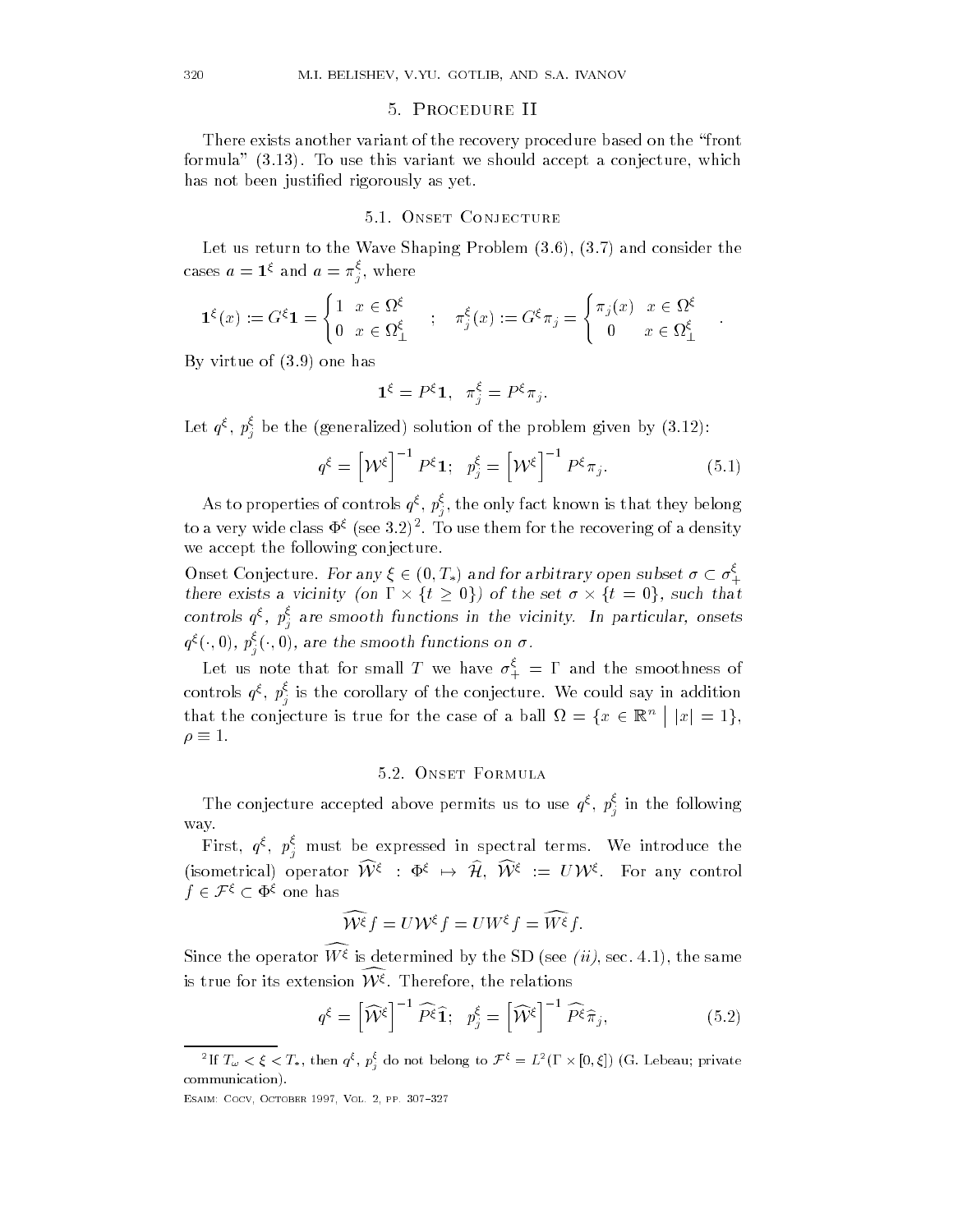following from - give a representation appropriate for the Inverse Prob lem-

In accordance with their definitions, the solutions  $q$ s,  $p_{\tilde{j}}$  satisfy

$$
\left(\mathcal{W}^{\xi}q^{\xi}\right)(\cdot,\xi)=\mathbf{1}^{\xi},\ \ \left(\mathcal{W}^{\xi}p_j^{\xi}\right)(\cdot,\xi)=\pi_j^{\xi}.
$$

Consequently the equality - together with the Onset Conjecture leads to an "Onset Formula":

$$
\frac{p_j^{\xi}(\gamma,0)}{q^{\xi}(\gamma,0)} = \pi_j(x(\gamma,\xi)), \quad \gamma \in \sigma, \ 0 < \xi < T_*, \ j = 1, 2, \dots, n. \tag{5.3}
$$

Its lefthand side may be found through the SD by means of  $\mathcal{A}$ 

Let us describe briefly the second procedure.

- -i Using the procedure of nd the pattern !-
- (*u*) Find controls  $q^s$ ,  $p_i^s$  via (5.2).
- j-iii Determine the coordinate functions by --
- iver the density via the density via the coordinate functions see  $\mathcal{N}$

# 6. NUMERICAL TESTING

The first experiment to test the numerical opportunities of the  $\operatorname{BC}-\operatorname{method}$ was realized by V-R in the spectral IP for the spectral intervals of the spectral IP for the spectral interval a nonhomogeneous circle- To prepare the Spectral Data for a smooth non constant density, a conformal automorphism of the circle with  $\rho \equiv 1$  was used-this case is the picture of this case is the picture of normal geodesics is that the picture of normal geod the same as in the same as in the homogeneous circle with  $\mathbf{f}$ experiments an ellipse was chosen- On the one hand it admits a separation of variables permitting us to nd the SD eciently- On the other hand an ellipse possesses a richer geometry of geodesics- It has a nontrivial cut lo cus where focusing extensive part of the paper of the paper of the paper of the paper of the paper of the paper we describe the numerical experiment for an ellipse-

The numerical algorithm used for testing exactly follows the procedures described in - and the pattern in - and the family of equipment curves in - and the family of equipment curves (wave fronts) I > were reconstructed. As was snown above, these objects determine a density, therefore, we do not recover the density  $\rho \equiv 1$  itself. The results show that the algorithms work satisfactorily, permitting us to recover the picture of an intrinsic geometry in a domain.

As a test, we consider the spectral problem for the operator  $L$  in the ellipse  $\Omega = \{(x, y) \mid x^2/a^2 + y^2/b^2 < 1 \} \subset \mathbb{R}^2, a = 2, b = 1$  with the density  $\rho \equiv 1$ . In this case the cut locus is the segment  $[-1/2,1/2]$  on the x-axis. Therefore T dist i-e- for the eld of normal geodesics loses regularity. The time  $\mathbf{r} *$  iftegra for waves to hir the whole domain is equal to  $1$ .

The SD are found by separation of variables in terms of ordinary and modified Mathieu functions (see [4], chapter 16); the subset  $\{\lambda_k, \psi_k(\cdot)\}_{k=1}^N$ of SD,  $N \approx 1000$ , was used.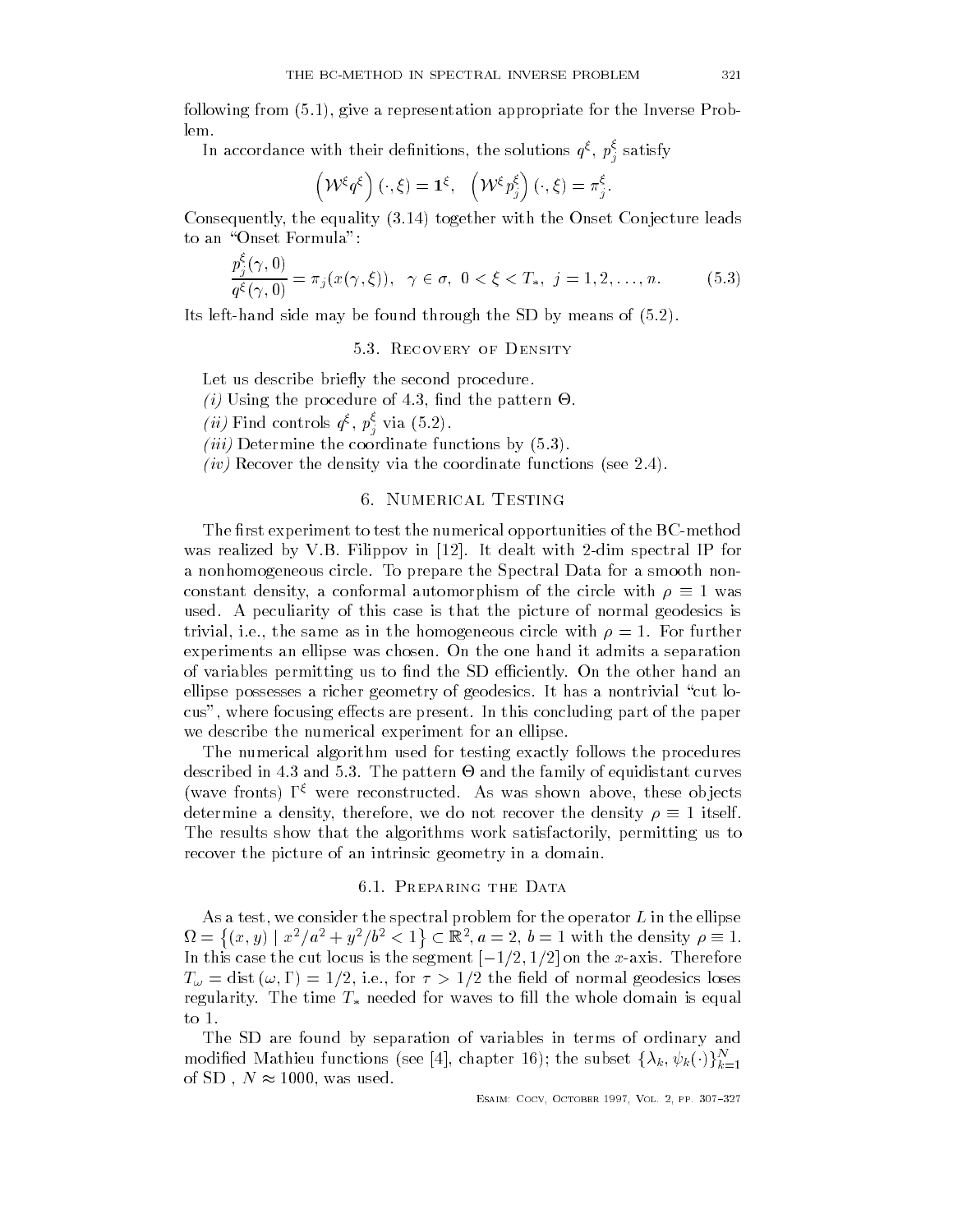To check the accuracy of the found SD we use the equalities

$$
\|\widehat{\textbf{1}}\|_{l^2}^2=\|\textbf{1}\|_{L^2(\Omega)}^2=\text{mes }\Omega=\pi{ab}=2\pi.
$$

and similar equalities for coordinate functions by  $\mathcal{O}$ the number N (see the table below).

|     | error of $  1  _{l^2}$ | error of $\ \widehat{\pi}_1\ _{l^2}$ | error of $\ \widehat{\pi}_2\ _{l^2}$ |
|-----|------------------------|--------------------------------------|--------------------------------------|
| 00  | 3.6%                   | $5.8\%$                              | $7.9\%$                              |
| 400 | $1.8\%$                | 2.6\%                                | $3.9\%$                              |
| 960 | $.1\%$                 | $1.5\%$                              | $2.5\%$                              |

# 6.2. SPECTRAL REPRESENTATION OF PROJECTIONS  $P^{\varsigma}1$  and  $P^{\varsigma}\pi_j$ . BASIS OF CONTROLS

A central point of the algorithm is to calculate the projections  $P^{\varsigma}1, P^{\varsigma}\pi_{i}$ . Let  $\{f_p\}_{p=1}^\infty$  be the complete system of controls in  $\mathcal{F}^\xi$  (see *(ii)* in 4.3); let  $\{\widehat{u}^{I p}(\xi)\}_{p=1}^\infty$  be the spectral representation of the waves generated by these controls see - We see - We see - We see - We see - We see - We see - We see - We see - We see - We see - We se responding to the finite part of this system:

$$
\widehat{P}^{\xi}\widehat{\mathbf{1}} \approx \sum_{p=1}^{M} d_p^{(0)} u^{\widehat{f_p}}(\cdot,\xi); \quad \widehat{P}^{\xi}\widehat{\pi}_j \approx \sum_{p=1}^{M} d_p^{(j)} u^{\widehat{f_p}}(\cdot,\xi).
$$

To find the coefficients  $d_p^{(j)}$ , linear systems with the Gram matrix  ${\cal G}$ 

$$
\mathcal{G}_{lp} = \left( u^{\widehat{f_l}(\,\cdot\,,\,\xi)},\ u^{\widehat{f_p}(\,\cdot\,,\,\xi)} \right)_{l^2} = \sum_{k=1}^N (s_k^{\xi},f_l)_{\mathcal{F}^{\xi}} (s_k^{\xi},f_p)_{\mathcal{F}^{\xi}}
$$

must be solved.

This linear system has the form

$$
\mathcal{G}d^{(j)} = h^{(j)}, \quad d^{(j)} = \{d_p^{(j)}\}_{p=1}^M,\tag{6.1}
$$

where the right-hand sides are

$$
h^{(0)} = \{ (\widehat{1}, \widehat{u}^{f_p})_{l^2} \}_{p=1}^M, \quad h^{(j)} = \{ (\widehat{\pi}_j, \widehat{u}^{f_p})_{l^2} \}_{p=1}^M.
$$

A main difficulty is that the condition number of the matrix  $\mathcal G$  grows rapidly with  $\mathbb{F}_p$  and illeon the illposedness of both the Wave Shaping Shaping Shaping Shaping Shaping Shaping Shaping Shaping Shaping Shaping Shaping Shaping Shaping Shaping Shaping Shaping Shaping Shaping Shaping Shaping S Problem and the Inverse Problem- The calculations are also complicated by and the spectral expectral expectral expectral expectral expectral expectations  $\mathbf{r} = \mathbf{r} \cdot \mathbf{r} = \mathbf{r} \cdot \mathbf{r} = \mathbf{r} \cdot \mathbf{r} = \mathbf{r} \cdot \mathbf{r} = \mathbf{r} \cdot \mathbf{r} = \mathbf{r} \cdot \mathbf{r} = \mathbf{r} \cdot \mathbf{r} = \mathbf{r} \cdot \mathbf{r} = \mathbf{r} \cdot \mathbf{r$ the previous section
-

The solutions of the system give the controls  $q^s$ ,  $p^s$ :

$$
q^{\xi}(\cdot, t) \approx \sum_{1}^{M} d_p^{(0)} f_p(\cdot, t), \quad p_j^{\xi}(\cdot, t) \approx \sum_{1}^{M} d_p^{(j)} f_p(\cdot, t), \quad (6.2)
$$

which are used in the recovery procedure based on the Onset Formula (see ------

esance cocopy a cocomet a cocy comet against the coc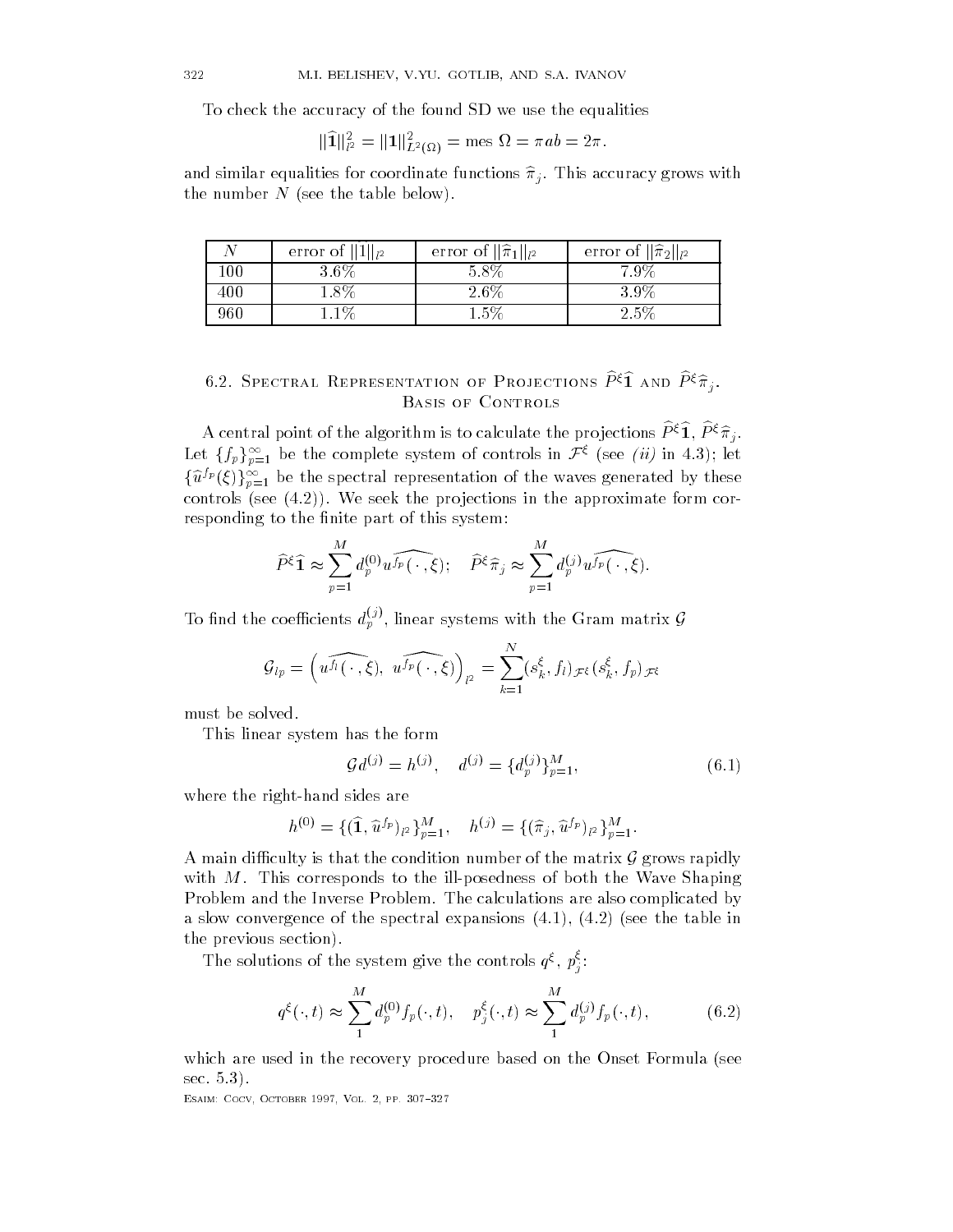To simulate a complete system of controls  $\{f_i\}$  (see (3.11)), we use the functions

$$
f_{lr}(\gamma,t)=\chi_l^{\xi}(t)\zeta_r(\gamma), \quad l=1,\ldots,Q, \quad r=-R,-R+1,\ldots,R,
$$

where  $t \in [0,\xi), \gamma \in [0,2\pi)$  and

$$
\chi_l^{\xi}(t) = \begin{cases} 1 & \frac{(l-1)\xi}{Q} < t < \frac{l\xi}{Q} \\ 0 & \text{else} \end{cases} \quad \text{and} \quad \zeta_r(\gamma) = \begin{cases} \cos r\gamma & r \ge 0 \\ \sin r\gamma & r < 0. \end{cases}
$$

Let  $\Delta t := \xi / Q$  be the duration of the "impulse"  $\chi_l^*$ . The following complication arises in calculations- On the one hand to obtain more precise approximations - and - and - and - and - and - and - and - and - and - and - and - and - and - and - and - and other hand the spectral expansions - for waves generated by short im pulses converge more slowly when t decreases- A compromise value of t was found experimentally,  $\Delta t \approx 0.1$  ( $Q \approx 10 \xi$ ). The number of angular harmonics R  $\sim$  R  $\sim$  R  $\sim$  R  $\sim$  R  $\sim$  R  $\sim$  R  $\sim$  R  $\sim$  R  $\sim$  R  $\sim$  R  $\sim$  R  $\sim$  R  $\sim$  R  $\sim$  R  $\sim$  R  $\sim$  R  $\sim$  R  $\sim$  R  $\sim$  R  $\sim$  R  $\sim$  R  $\sim$  R  $\sim$  R  $\sim$  R  $\sim$  R  $\sim$  R  $\sim$  R  $\sim$  R  $\sim$  R  $\sim$  R  $\$ flr used in the testing was bounded by -

The pattern  $\Theta$  is recovered layer by layer in accordance with the representation (2.6). For fixed  $\xi \in (0,1)$ , we find the values  $\mathbf{1}(\cdot,\xi)$  of the image, calculating the limit in the lefthand side of - lefthand side of - lefthand side of - lefthand side of - lefth the set

$$
\bar{\sigma}_{+}^{\xi} = \operatorname{supp} \widetilde{\mathbf{1}}(\cdot,\xi)
$$

on - Varying - Varying - Varying - Varying - Varying - Varying - Varying - Varying - Varying - Varying - Varyi

Typical results of calculations of  $1(\cdot,\xi)$  are demonstrated in Fig. 2–4 for and the boundary of the contract of the electronic contract of the electronic contract of the electronic contract of the electronic contract of the electronic contract of the electronic contract of the electronic contract  $\Gamma$  of the ellipse is parametrized by  $\gamma \in [0, 2\pi)$ .

Figures and  $\alpha$  absence of absence of absence of absence of absence of absence of absence of absence of absence of absence of absence of absence of absence of absence of absence of absence of absence of absence of absenc "shadow zone":  $\sigma_{+}^{\varsigma} = \Gamma$ ,  $\sigma_{-}^{\varsigma} = \emptyset$  (see *(i)* in 2.2).

An appearance of a shadow zone is demonstrated on Fig- for  $T_\omega$ 

The parts of sets  $\sigma^*_+$  and  $\sigma^*_-$  lying in the first quadrant correspond to intervals  $0.81 < \gamma < \pi/2$  and  $0 < \gamma < 0.81$ . The calculations give  $\sigma_+^{\varsigma} \approx$  $(0.84, \pi/2)$  and, consequently,  $\sigma_-^{\zeta} \approx (0, 0.84)$ . Let us remark that the point  $\gamma \in \sigma_{\omega}^{\varepsilon}$  separating the shadow zone from the illuminated one was determined by means of an auxiliary fitting algorithm.

 $\mathbf{A}$  nal reconstruction of the pattern is given on  $\mathbf{A}$  the pattern is given on  $\mathbf{A}$ 

To obtain Fig. 5, the subset  $\{\lambda_k, \psi_k(\cdot)\}_{k=1}^N, N \thicksim 1000,$  of the SD was used. The results show that the algorithm detects the presence of shadow zones  $\sigma$  . Thus the BC-algorithm enables us to reveal the effect of a breakdown of regularity of a normal geodesic field from the analysis of the Spectral Data. It is interesting to note that the effect may be detected even for  $N\sim 40.$  A rather good picture of the pattern may be obtained already for  $N \sim 100$ .

esant coco october etti, cocco etti etti del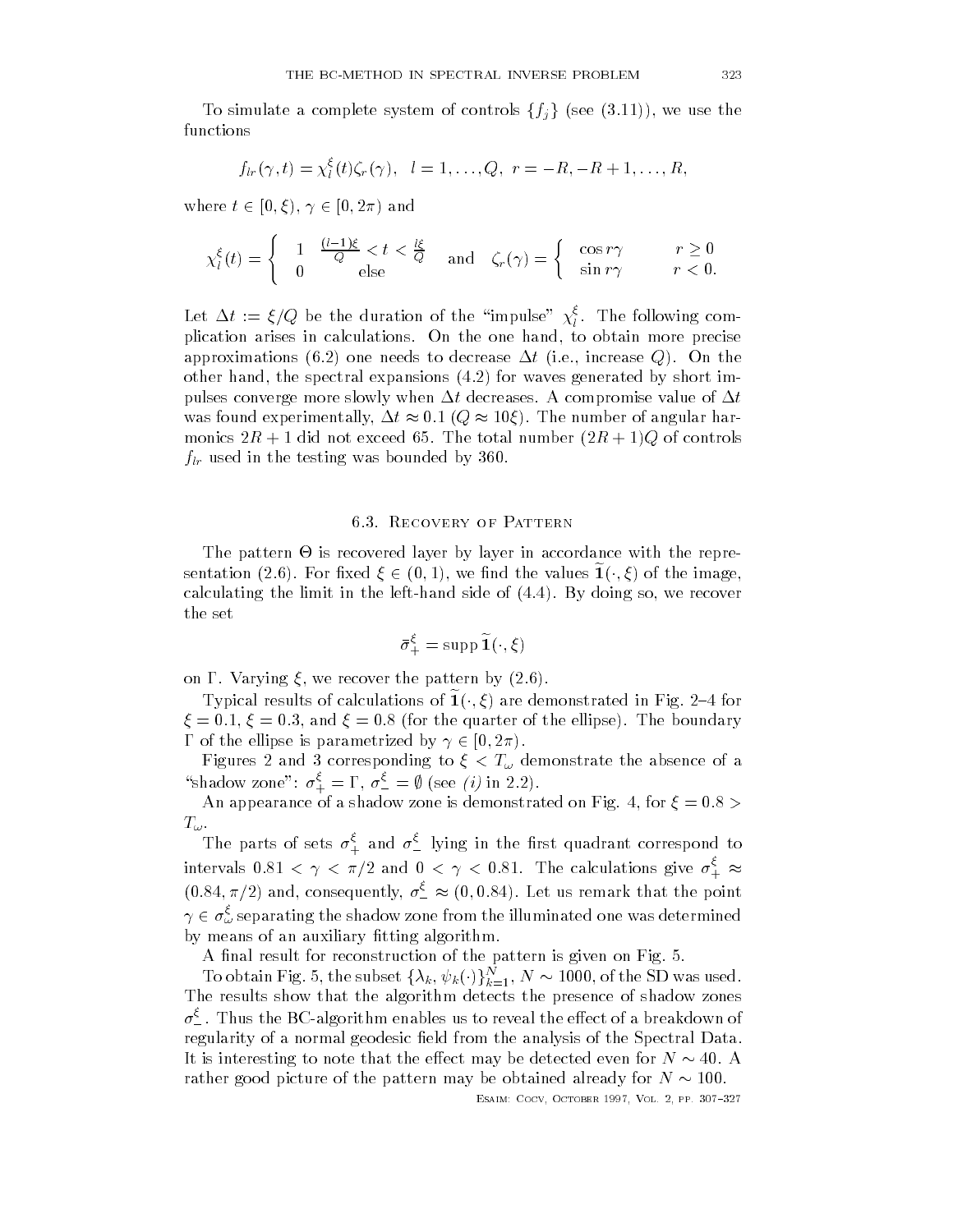



Both of the procedures for recovering the family  $\{\Gamma^{\xi}\}\$  (see 4.3, 5.3) were tested for the restriction of the restriction of the restriction of the Amplitude on the Amplitude on the Amplitude on the Amplitude on the Amplitude on the Amplitude on the Amplitude on the Amplitude on the Amplitude on t Formulas - - 
 gives the results presented in Fig- -

The second variant using the Onset Formula - gives the following pic ture fight the fight of the fight of the fight of the fight of the fight of the fight of the fight of the fight of the fight of the fight of the fight of the fight of the fight of the fight of the fight of the fight of the

Comparing the results one can note that the AF seems to be more efficient for calculations- On the other hand the algorithm based on the Onset Formula is simpler to program and takes less computational time- The esance cocopy a cocomet a cocy comet against the coc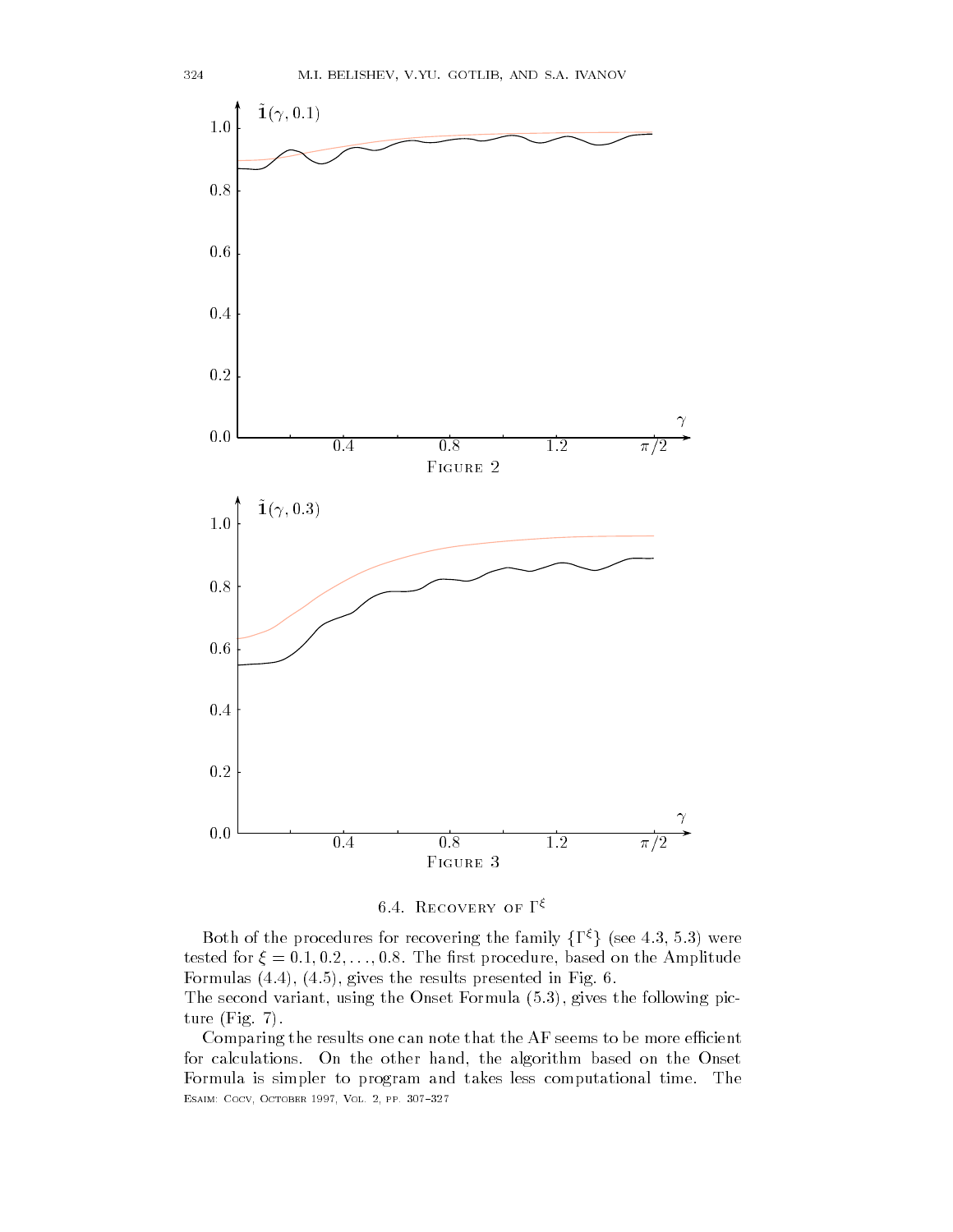

FIGURE 5

recovery turns out to be more difficult near the focusing points  $x = \pm 1/2$ ,  $y = 0$  belonging to the cut locus  $\omega$ .

The time needed to recover  $\Gamma^\xi$  varies from a few seconds (for small  $\xi=$  $0.1 - 0.3$  using the Onset Formula) to 10 min. (for  $\xi = 0.6 - 0.9$  using the Amplitude Formula
-

We would like to emphasize that we used the BC-algorithm in its "pure" form- Additional regularizations could essentially improve the results-

The numerical implementation of the algorithm was performed in Fortran 77 on an IBM PS/1 486DX 33Mhz computer.

This work has been done in the framework of the INTAS project no 
 The authors are very grateful to Prof. C.W. Bardos for his attention and  $essential support. We thank Dr. V.B. Filippov, who placed at our disposal$ 

esant coco october etti, cocco etti etti del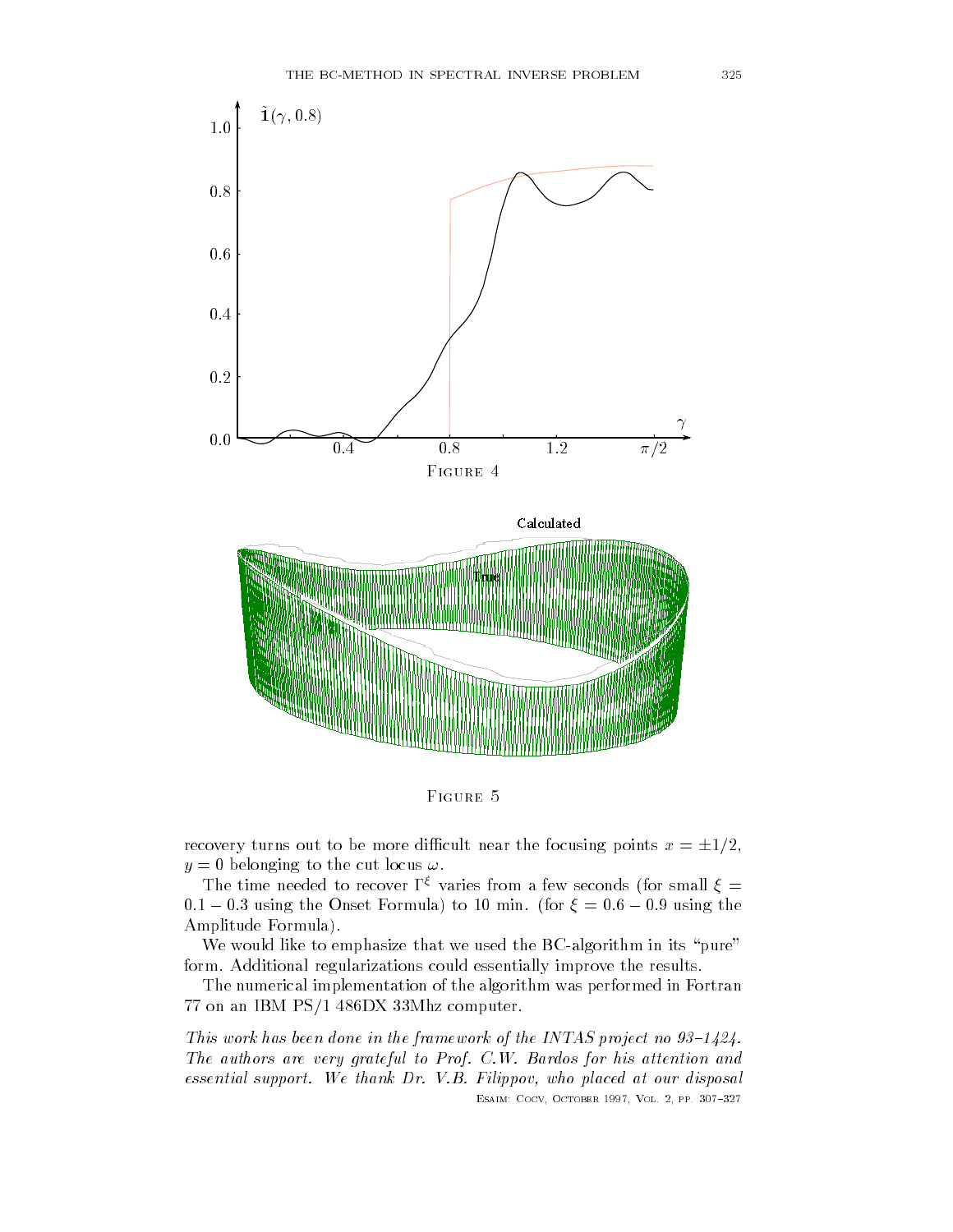

FIGURE 0. Recovery of  $\Gamma$ ,  $\zeta = 0.1, 0.1, \ldots, 0.8$ ; the Amplitude Formula-



**FIGURE 1. Recovery OI 1, 5,**  $\xi = 0.1, 0.1, \ldots, 0.8$ **; the Onset Formula.** 

his program 
 It was used as a test to debug our program We thank the referees, whose advices help us to improve the presentation.

# **REFERENCES**

- Avdonin S- A- Belishev M- I- Ivanov S- A- The controllability in a lled domain for multidimensional wave equations with a singular boundary control- a sign and single POMI - in Russian-
- Bardos C- Belishev M-I- The Wave Shaping Problem- Proceedings of the Colloquium in the Memory of P-1 and  $\alpha$  -P-1 and  $\alpha$  -P-1 and  $\alpha$  -P-1 and  $\alpha$  -P-1 and  $\alpha$
- , and the conditions for the observations for the observations for the observations for the observations of th control and stabilization of waves from the boundary-boundary-boundary-boundary-boundary-boundary-boundary-boundarymization -
- Bateman H- Erdelyi A- Higher Transcendental Functions- V- N-Y- Mc Graw Hill
- I- a common to multi-to multiple and an approach to multiples for the wave equal the wave equal to the wave equa tion- Dokl- Akad- Nauk SSSR English transl- in Soviet Math-Dokl- -

Esaim- Cocv October Vol pp